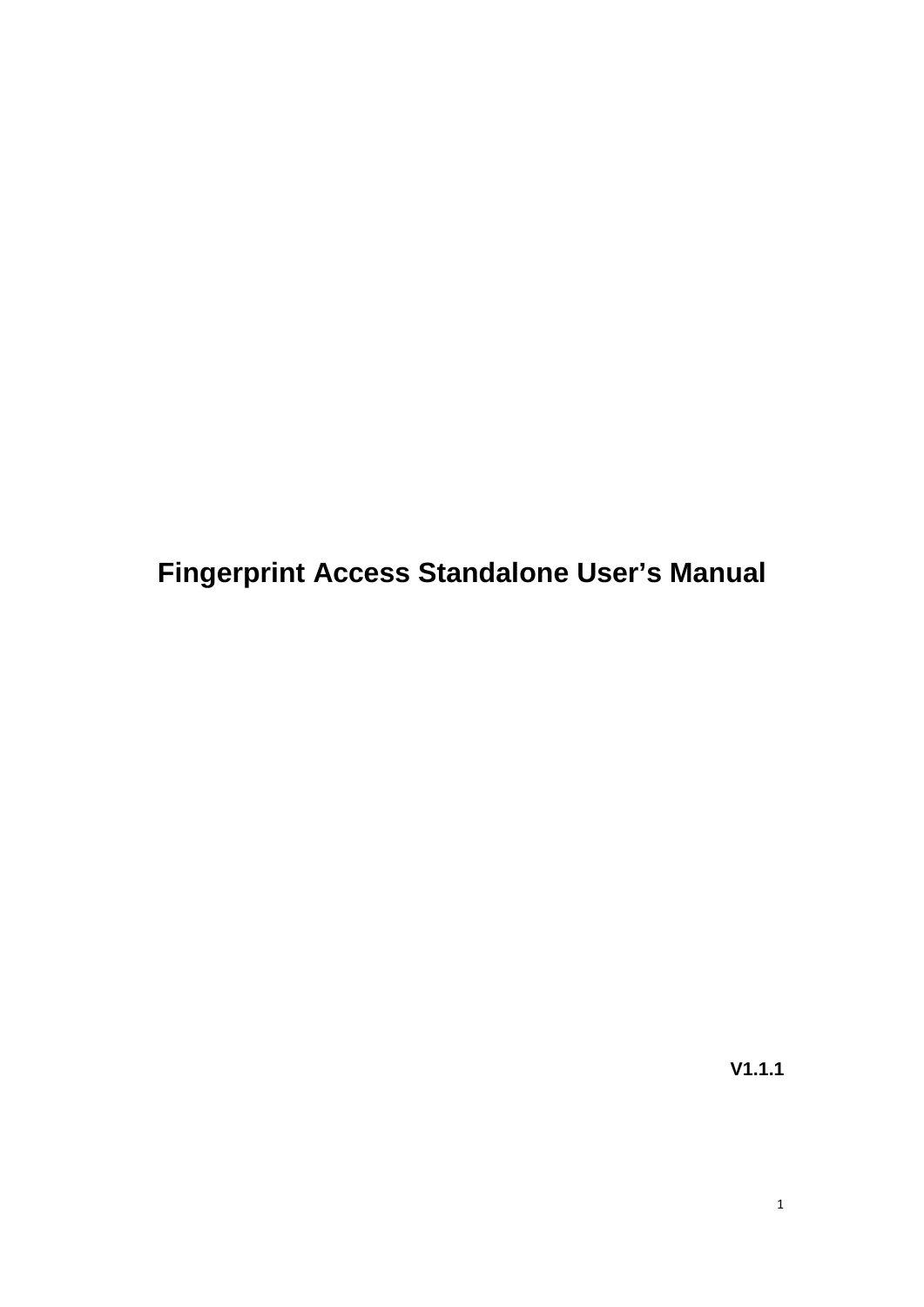# **Table of Contents**

| 1   |       |  |  |  |
|-----|-------|--|--|--|
| 2   |       |  |  |  |
| 2.1 |       |  |  |  |
| 2.2 |       |  |  |  |
| 3   |       |  |  |  |
| 4   |       |  |  |  |
| 4.1 |       |  |  |  |
| 4.2 |       |  |  |  |
|     | 4.2.1 |  |  |  |
|     | 4.2.2 |  |  |  |
|     | 4.2.3 |  |  |  |
|     | 4.2.4 |  |  |  |
|     | 4.2.5 |  |  |  |
| 4.3 |       |  |  |  |
|     | 4.3.1 |  |  |  |
|     | 4.3.2 |  |  |  |
|     | 4.3.3 |  |  |  |
|     | 4.3.4 |  |  |  |
|     | 4.3.5 |  |  |  |
|     | 4.3.6 |  |  |  |
| 4.4 |       |  |  |  |
|     | 4.4.1 |  |  |  |
|     | 4.4.2 |  |  |  |
|     | 4.4.3 |  |  |  |
|     | 4.4.4 |  |  |  |
|     | 4.4.5 |  |  |  |
| 4.5 |       |  |  |  |
|     | 4.5.1 |  |  |  |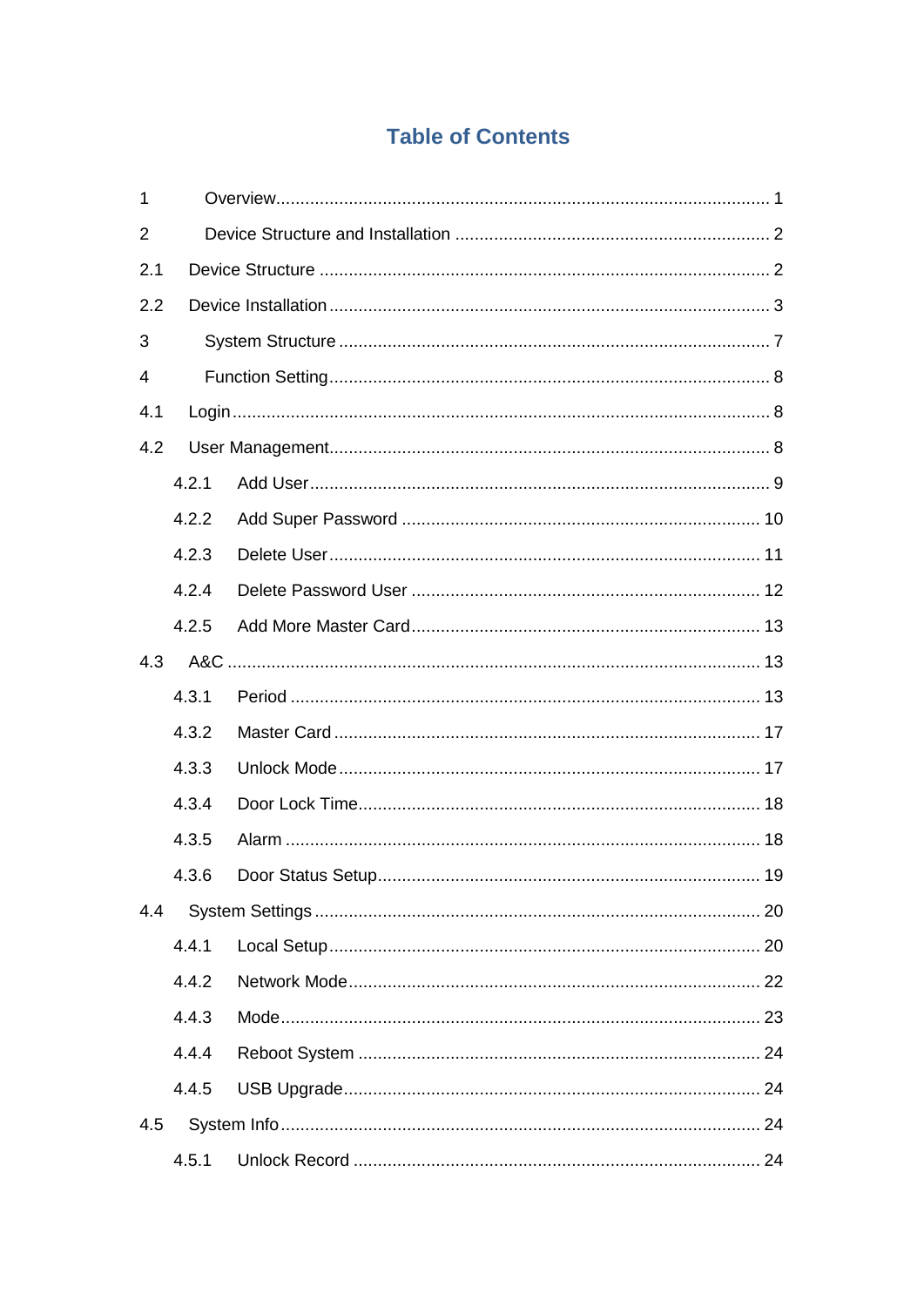# **Important Safeguards and Warnings**

Please read the following safeguards and warnings carefully before using the product in order to avoid damages losses and body injuries. After reading, please well keep this user's manual.

Note:

- Please change user default password after being armed.
- Do not install the device at position exposed to sunlight or in high temperature. Temperature rise in device may cause fire.
- Do not expose the device to lampblack, steam or dust. Otherwise it may cause fire or electric shock.
- The device must be installed on solid and flat surface in order to guarantee safety under load and earthquake. Otherwise, it may cause device to fall off or turnover.
- Do not drop or splash liquids onto the device, and do not place container with full liquid on the device to prevent liquid spilling from entering the device.
- Do not block air vent of the device or ventilation around the device. Otherwise, temperature in device will rise and may cause fire.
- Use the device only within rated input and output range.
- Do not disassemble the device without professional instruction.
- Please transport, use and store the product under appropriate temperature and humidity.

# **Warning:**

- Please use battery properly to avoid fire, explosion and other dangers.
- Please replace used battery with battery of the same type.
- Do not use power line other than the one specified. Please use it properly within rated range. Otherwise, it may cause fire or electric shock.
- Please use power supply matching SELV requirements, and IEC60950-1 Limited Power Source. Power supply shall follow requirements on device label.
- For I-type structure product, connect it to power supply plug with GND protection.
- If you use power plug or appliance coupler as disconnecting device, please maintain the disconnecting device available to be operated all the time.

Privacy Protection Notice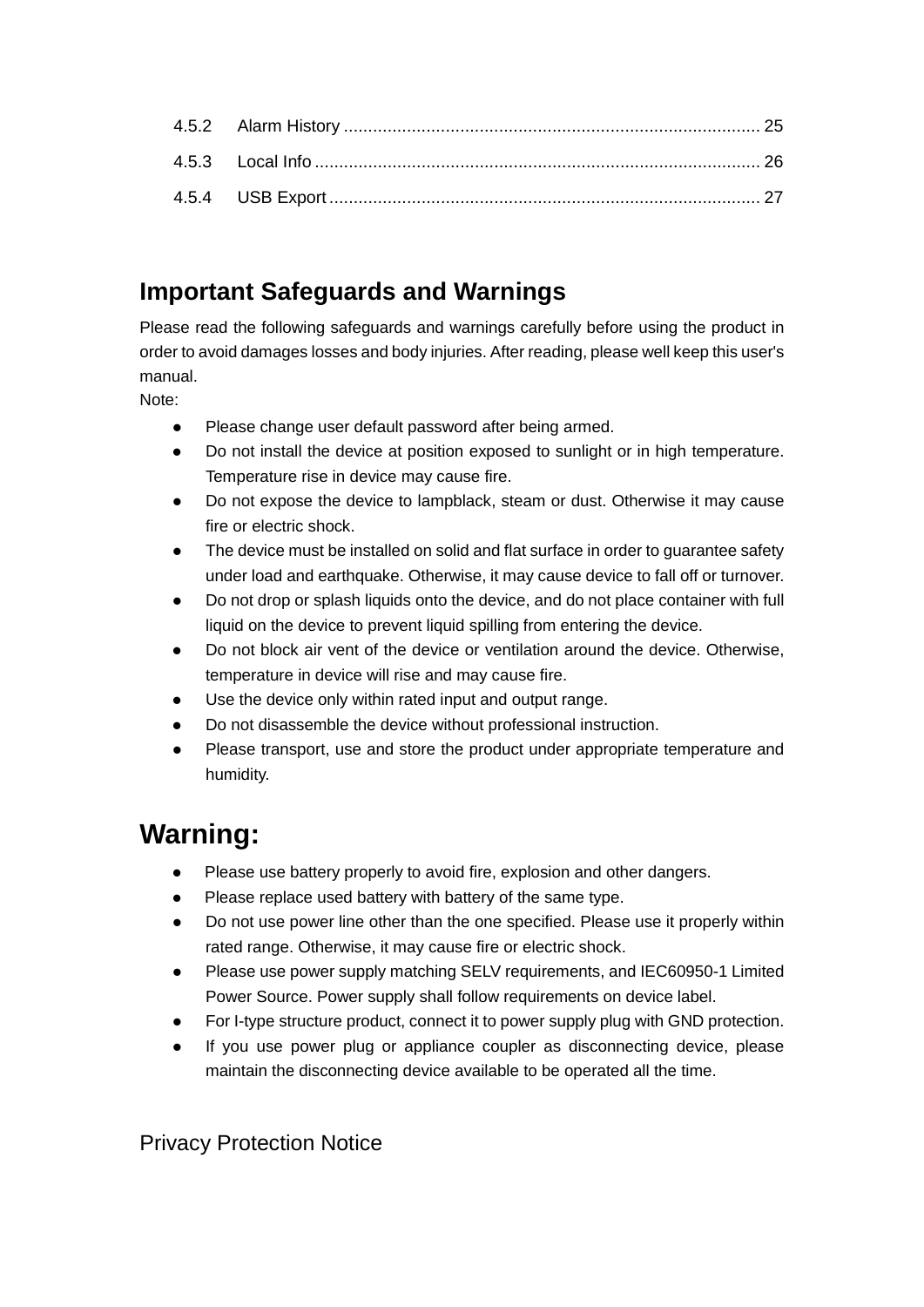As the device user or data controller, you might collect personal data of others' such as face, fingerprints, car plate number, Email address, phone number, GPS and so on. You need to be in compliance with the local privacy protection laws and regulations to protect the legitimate rights and interests of other people by implementing measures include but not limited to: providing clear and visible identification to inform data subject the existence of surveillance area and providing related contact.

## About the Manual

- The Manual is for reference only. If there is inconsistency between the Manual and the actual product, the actual product shall prevail.
- We are not liable for any loss caused by the operations that do not comply with the Manual.
- The Manual would be updated according to the latest laws and regulations of related regions. For detailed information, see the paper User's Manual, CD-ROM, QR code or our official website. If there is inconsistency between paper User's Manual and the electronic version, the electronic version shall prevail.
- All the designs and software are subject to change without prior written notice. The product updates might cause some differences between the actual product and the Manual. Please contact the customer service for the latest program and supplementary documentation.
- There still might be deviation in technical data, functions and operations description, or errors in print. If there is any doubt or dispute, please refer to our final explanation.
- Upgrade the reader software or try other mainstream reader software if the Guide (in PDF format) cannot be opened.
- [All trademarks, registered trademarks and the company names in the Manual](http://www.affordablelaundry.com/all-trademarks-and-registered-trademarks-are-the-property-of-their-respective-owners)  [are the properties of their respective owners.](http://www.affordablelaundry.com/all-trademarks-and-registered-trademarks-are-the-property-of-their-respective-owners)
- Please visit our website, contact the supplier or customer service if there is any problem occurred when using the device.
- If there is any uncertainty or controversy, please refer to our final explanation.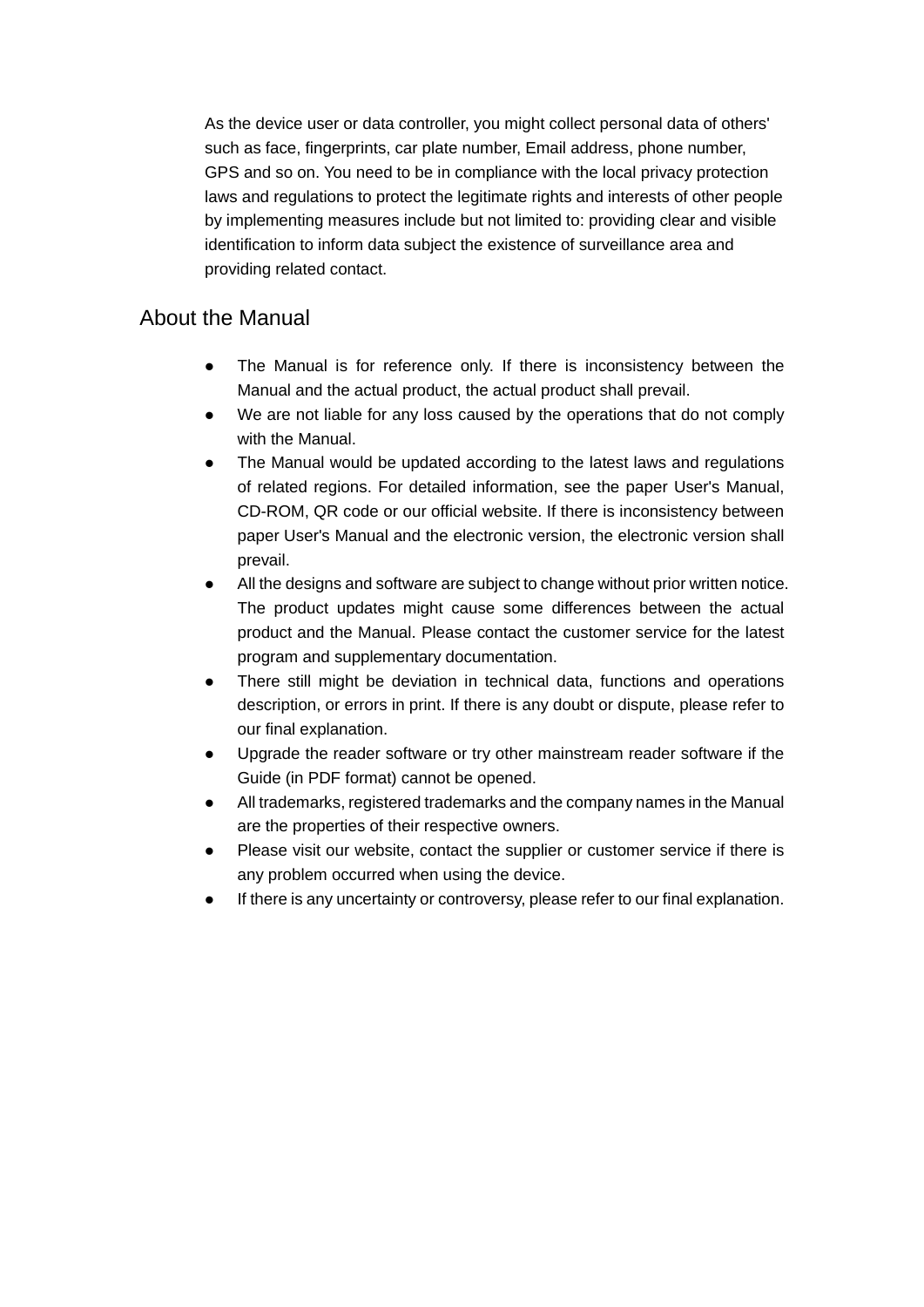# <span id="page-4-0"></span>**1 Overview**

The Fingerprint Access Standalone integrates card reading, config and execution functions. Its has a neat appearance for medium to high-end clients such as commercial building, corporation and intelligent community.

It has:

- Touch keyboard + LCD display, TCP/IP protocol.
- Support unlock via card, fingerprint, password, card+password, card+fingerprint, card or password or fingerprint.
- Max support 3,000 fingerprints (default), max of 4,500 fingerprints (customized), 30,000 valid cards and 500 super-passwords.
- Max support 150,000 card records and 1024 alarm records.
- Door time out alarm, intrusion alarm, duress alarm, and door sensor alarm.
- Ring input.
- Add guest card, duress card, black/white list and patrol card, while support period of validity or times.
- Integrate card reader and single-door controller.
- Support 128 groups of period and 128 groups of holiday period.

# Warning:

If this product required external power, please use DC 12V 0.5A adaptor and the work temperature shall be within -5℃ $\sim$ 55℃.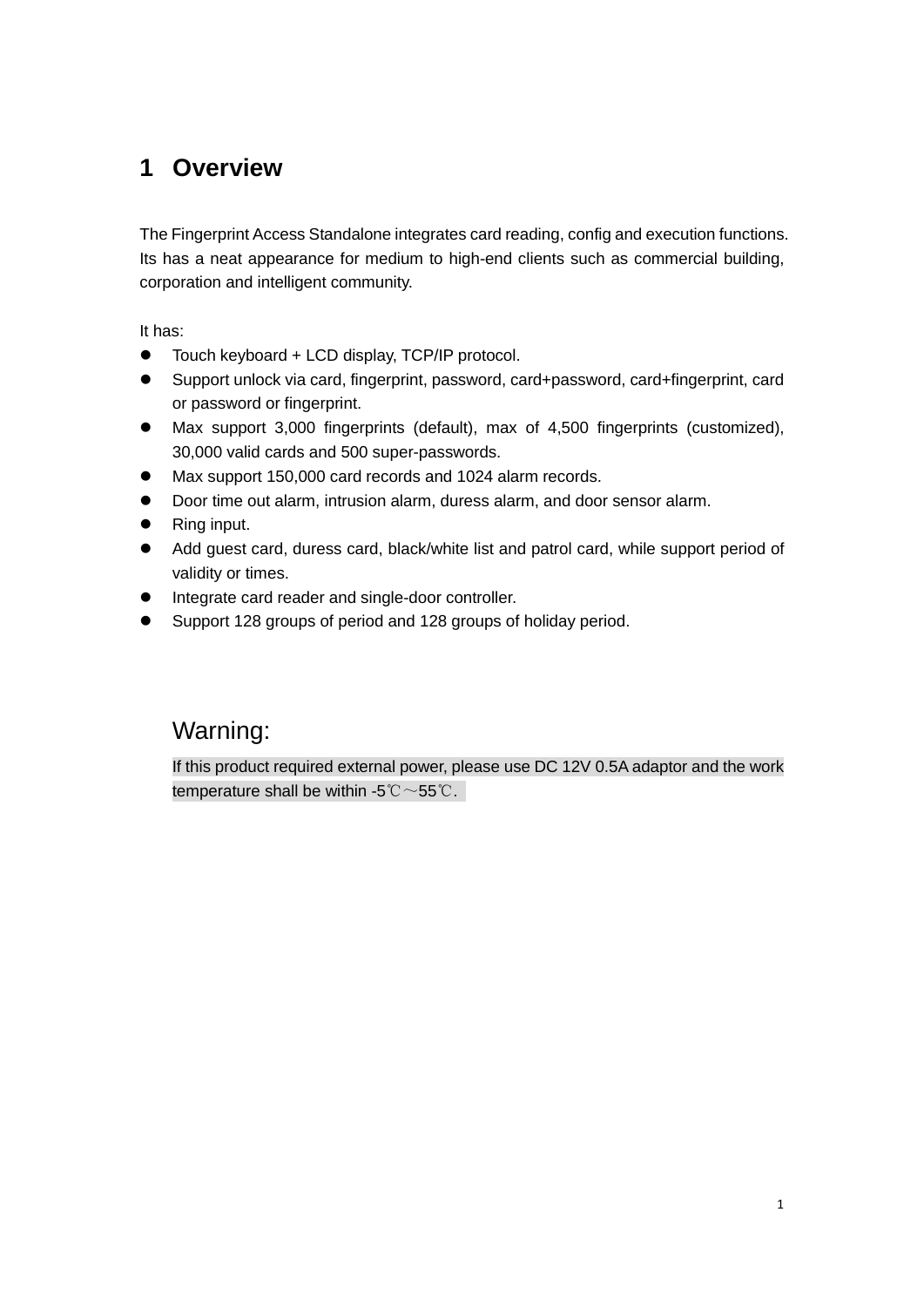# <span id="page-5-0"></span>**2 Device Structure and Installation**

# <span id="page-5-1"></span>**2.1 Device Structure**

Device appearance and dimension are shown as in Figure 2- 1 and Figure 2- 2. Unit is mm.



Figure 2-1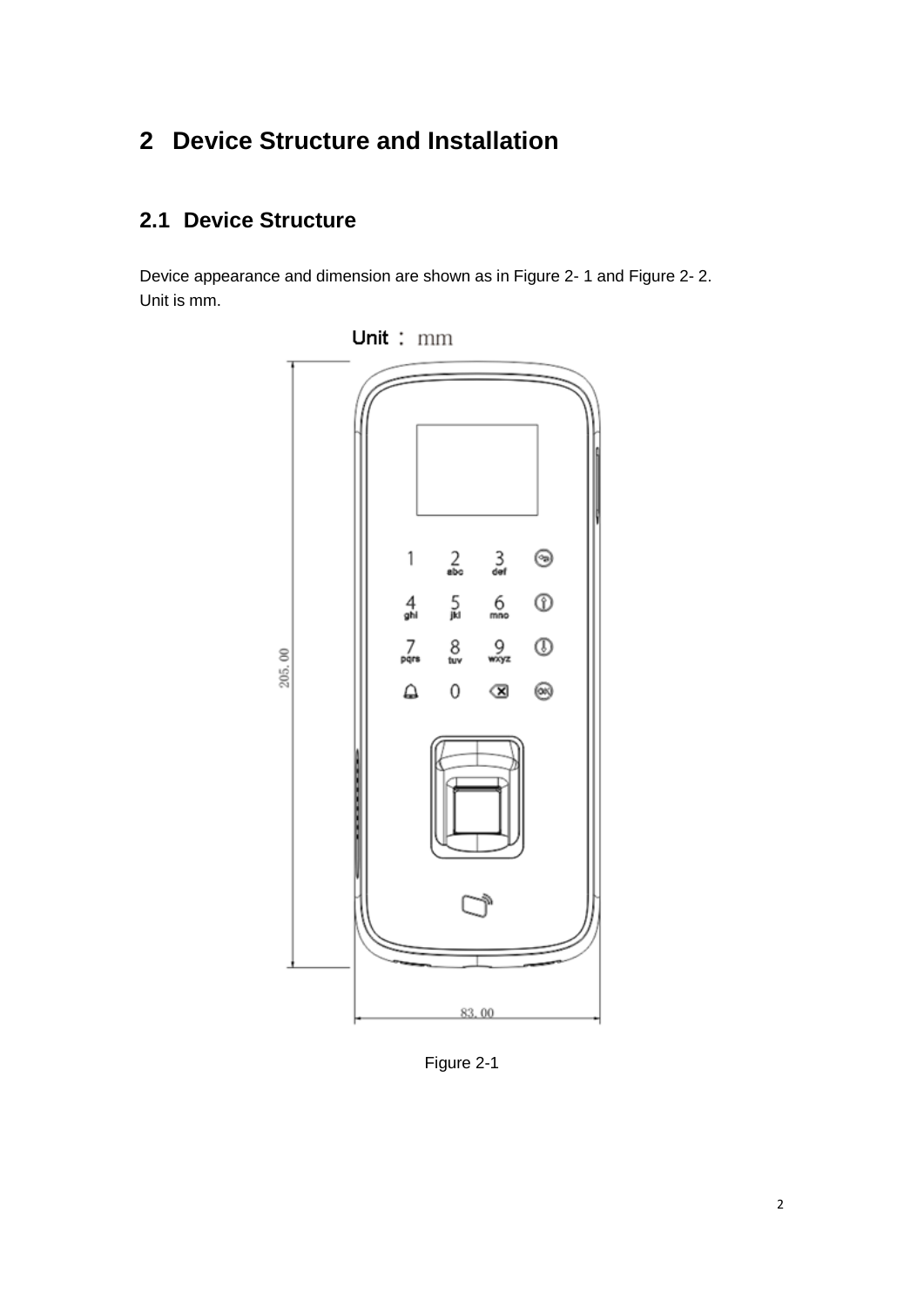

Figure 2-2

# <span id="page-6-0"></span>**2.2 Device Installation**

Device installation is shown as in Figure 2- 3.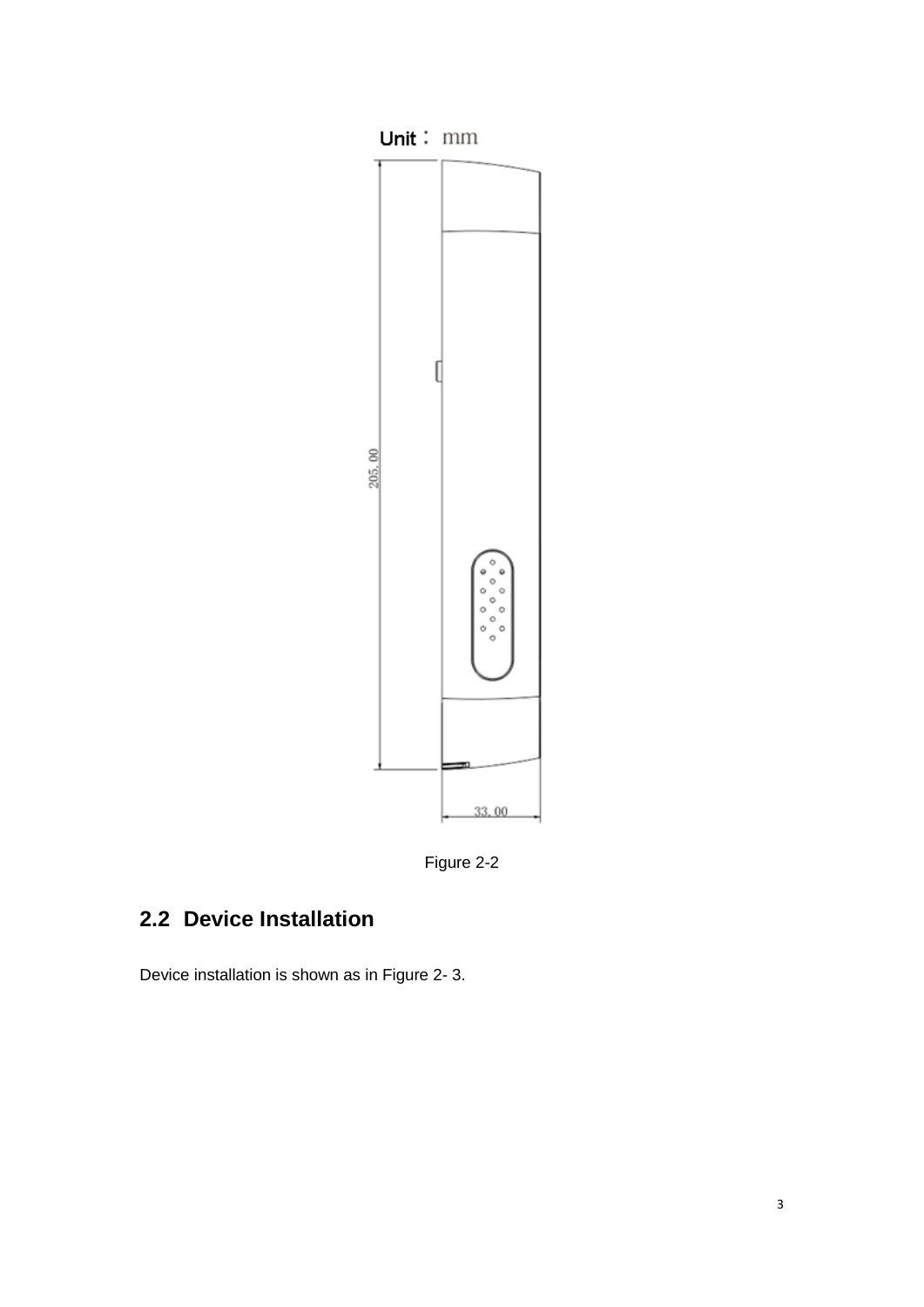

Figure 2-3

Installation step:

- Step 1. Fix bracket on installation surface with three ST3×18 self-trapping screws.
- Step 2. Connect wire, pull wire through slot on installation bracket, and place wire into installation surface. See [Figure 2-4.](#page-8-0) Sequence of wire refers to [Chart 2-1.](#page-9-0)
- Step 3. According to direction of arrow on installation map, hang device on bracket to complete installation.
- Step 4. From device bottom, screw one M3×6 screw, fasten bracket.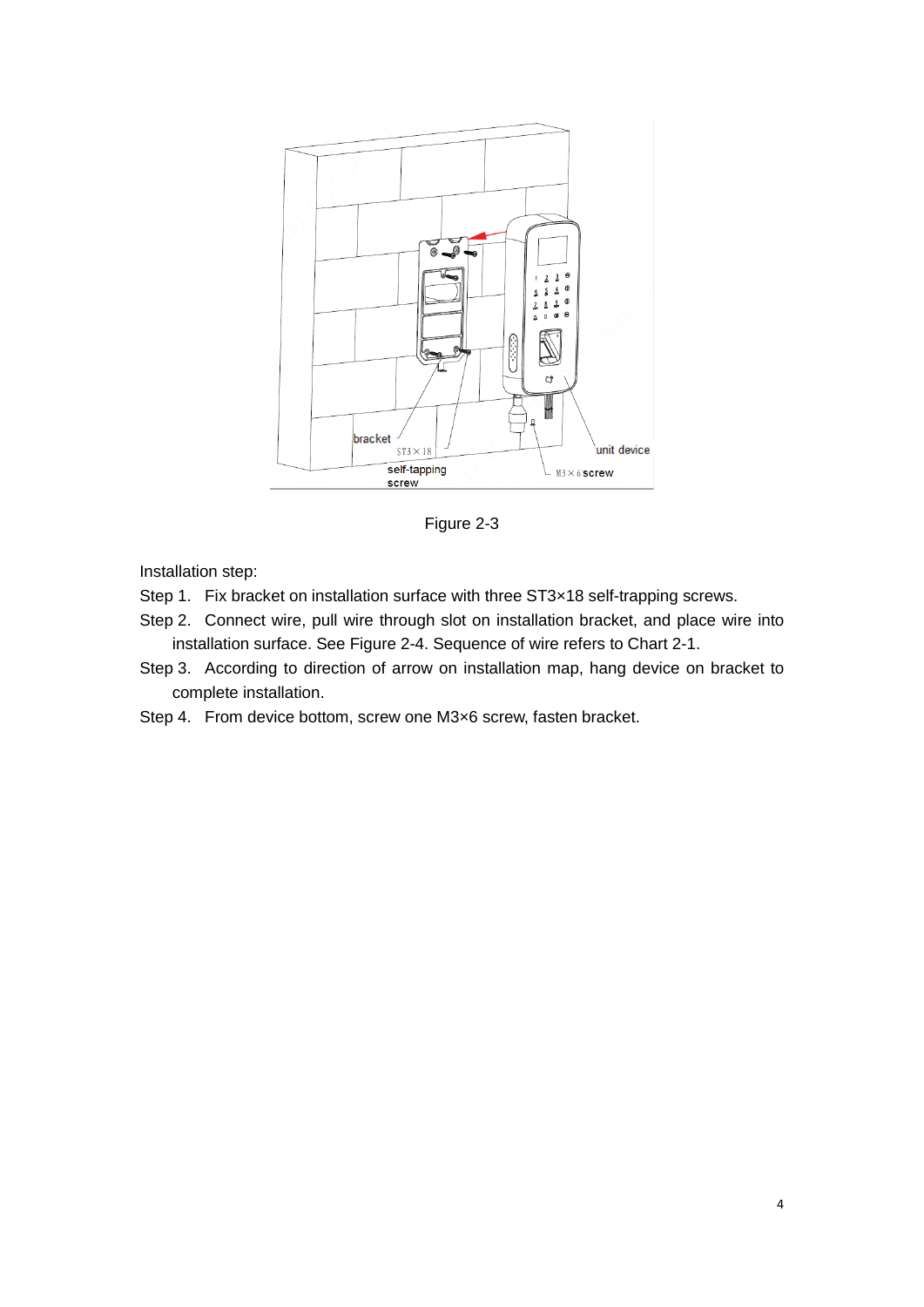

Figure 2-4

<span id="page-8-0"></span>

| Port             | No.            | Color        | Interface      | <b>Note</b>            | Protocol            |
|------------------|----------------|--------------|----------------|------------------------|---------------------|
| CON <sub>1</sub> | 1              | Red          | $+12VI$        | DC 12V power input     |                     |
|                  | $\overline{2}$ | <b>Black</b> | <b>GND</b>     | <b>GND</b>             |                     |
|                  | 3              | <b>Blue</b>  | <b>COM</b>     | Lock COM               |                     |
|                  | 4              | White        | <b>NC</b>      | Lock NC                |                     |
|                  | 5              | Green        | <b>NO</b>      | Lock NO                |                     |
|                  | 6              | <b>Brown</b> | <b>SR</b>      | Door sensor            |                     |
|                  | $\overline{7}$ | Yellow       | <b>GND</b>     | <b>GND</b>             |                     |
|                  | 8              | Purple       | <b>PUSH</b>    | Unlock button          |                     |
| CON <sub>2</sub> | 1              | Red          | $+12VO$        | DC 12V power output    |                     |
|                  | $\overline{2}$ | <b>Black</b> | <b>GND</b>     | <b>GND</b>             |                     |
|                  | 3              | <b>Blue</b>  | <b>CASE</b>    | Card reader            |                     |
|                  | $\overline{4}$ | White        | D <sub>1</sub> | Weigand line 1         |                     |
|                  | 5              | Green        | D <sub>0</sub> | Weigand line 0         | Weigand<br>protocol |
|                  | 6              | <b>Brown</b> | <b>LED</b>     | Weigand card indicator |                     |
|                  |                |              |                | line                   |                     |
|                  | $\overline{7}$ | Yellow       | <b>B1</b>      | <b>RS485B</b>          | <b>RS485</b>        |
|                  | 8              | Purple       | A <sub>1</sub> | <b>RS485A</b>          | protol              |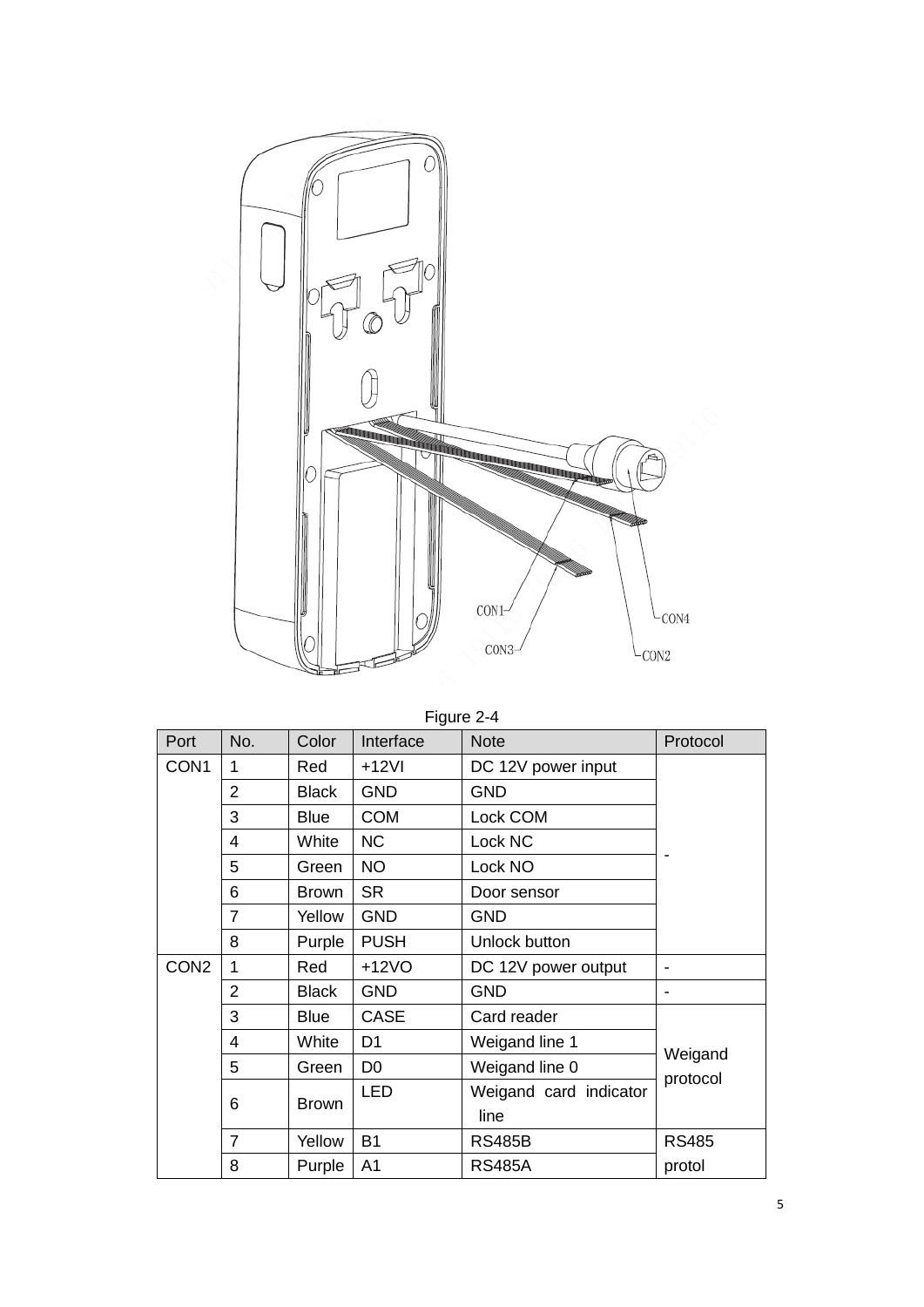<span id="page-9-0"></span>

| Port             | No. | Color        | Interface   | <b>Note</b>     | Protocol                 |
|------------------|-----|--------------|-------------|-----------------|--------------------------|
| CON <sub>3</sub> | 1   | Red          | BELL+       | Ring            |                          |
|                  | 2   | <b>Black</b> | BELL-       |                 |                          |
|                  | 3   | <b>Blue</b>  | <b>GND</b>  | <b>GND</b>      |                          |
|                  | 4   | White        | <b>AOUT</b> | Alarm output    | $\overline{\phantom{0}}$ |
|                  | 5   | Green        | <b>AIN</b>  | Alarm input     |                          |
|                  | 6   | <b>Brown</b> | <b>GND</b>  | <b>GND</b>      |                          |
|                  | 7   | Yellow       | <b>B2</b>   | External RS485B | <b>RS485</b>             |
|                  | 8   | Purple       | A2          | External RS485A | protcol                  |
| CON <sub>4</sub> |     |              | <b>RJ45</b> | <b>Network</b>  | ۰                        |

Chart 2-1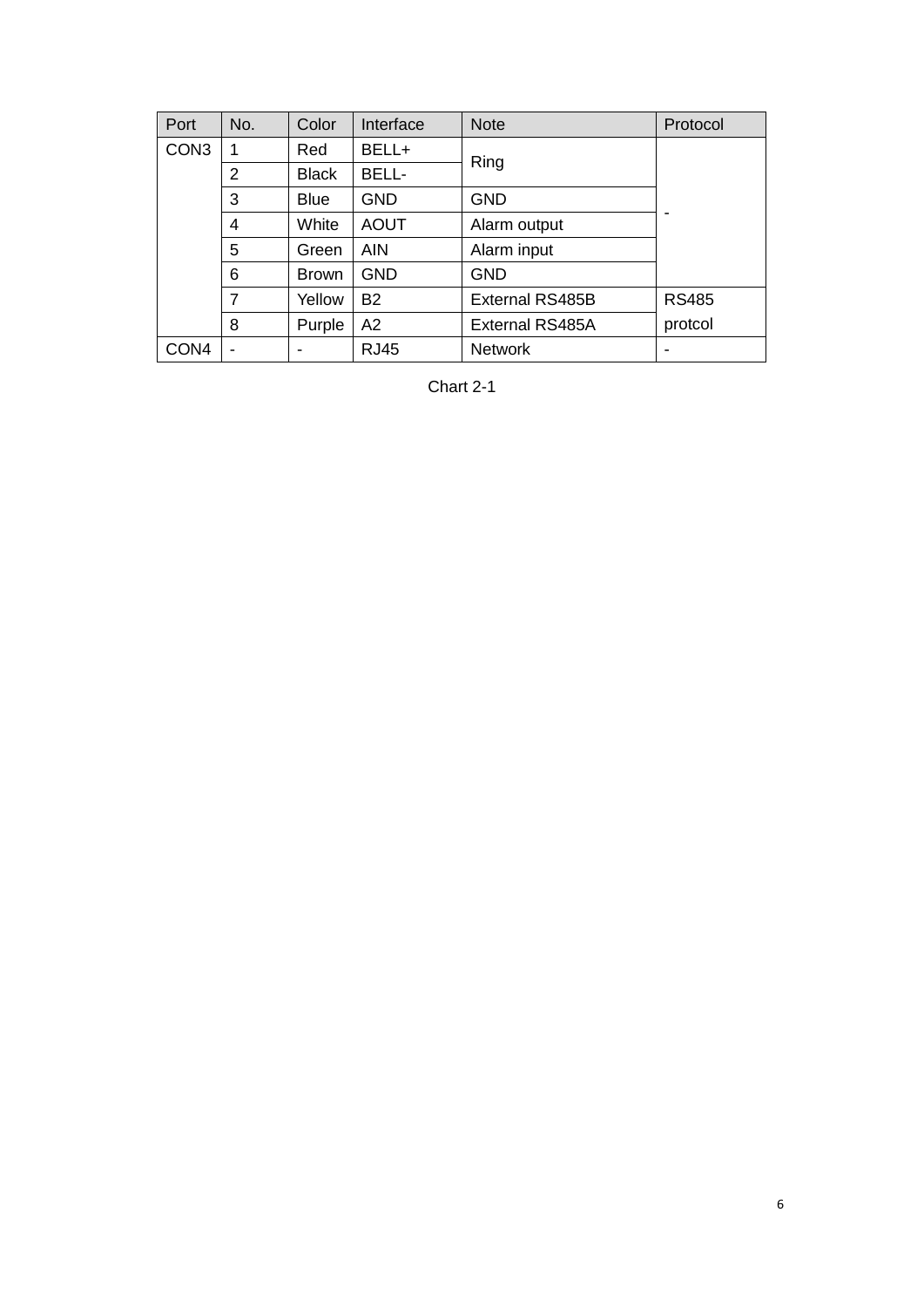# <span id="page-10-0"></span>**3 System Structure**

The device and card reader, alarm device, access control PC and etc. compose a system as in [Figure 3-](#page-10-1) 1.



<span id="page-10-1"></span>Figure 3- 1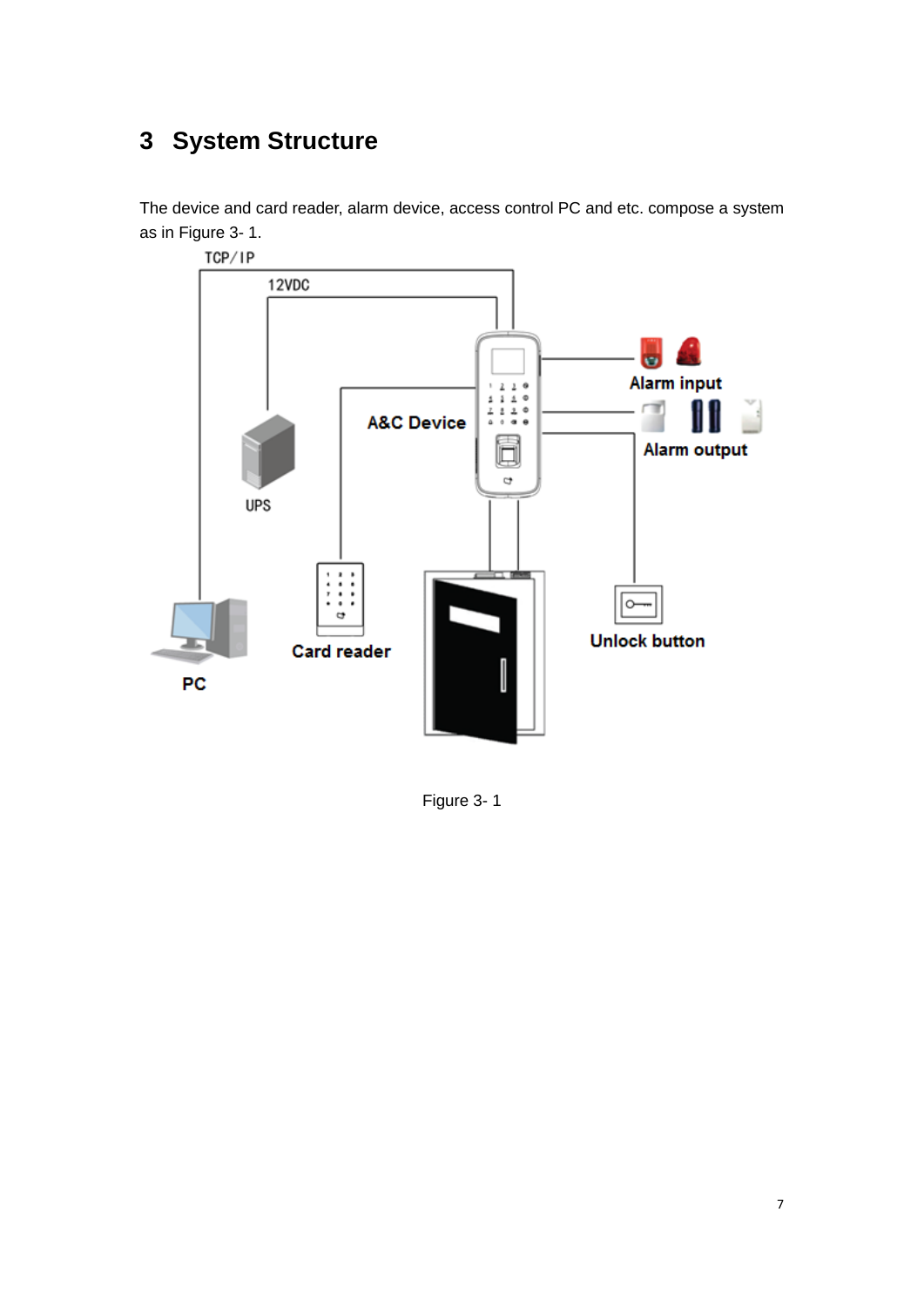# <span id="page-11-0"></span>**4 Function Setting**

## <span id="page-11-1"></span>**4.1 Login**

Login interface step:

- Step 1. Plug in power, device is going to boot up.
- Step 2. Press 【OK】 button, screen displays admin password.
- Step 3. Input admin password, and press 【OK】 button to enter homepage. See [Figure 4-1.](#page-11-3)



Figure 4-1

<span id="page-11-3"></span>Note:

Default password is "88888888". Please change admin password ASAP, see Ch 4.4.1.2.

You can select to enter right management, A&C setting, system setting and local info as main menu.

- Press 【↑】 button to move up.
- Press 【↓】 button to move down.
- Press 【OK】 button to enter or confirm.
- Press  $\Box$  button to return or exit.
- Press  $\left[\sqrt{\mathbf{x}}\right]$  button to backspace.
- Press  $[\bigtriangleup]$  button to ring.

## <span id="page-11-2"></span>**4.2 User Management**

You can add or delete card, super password.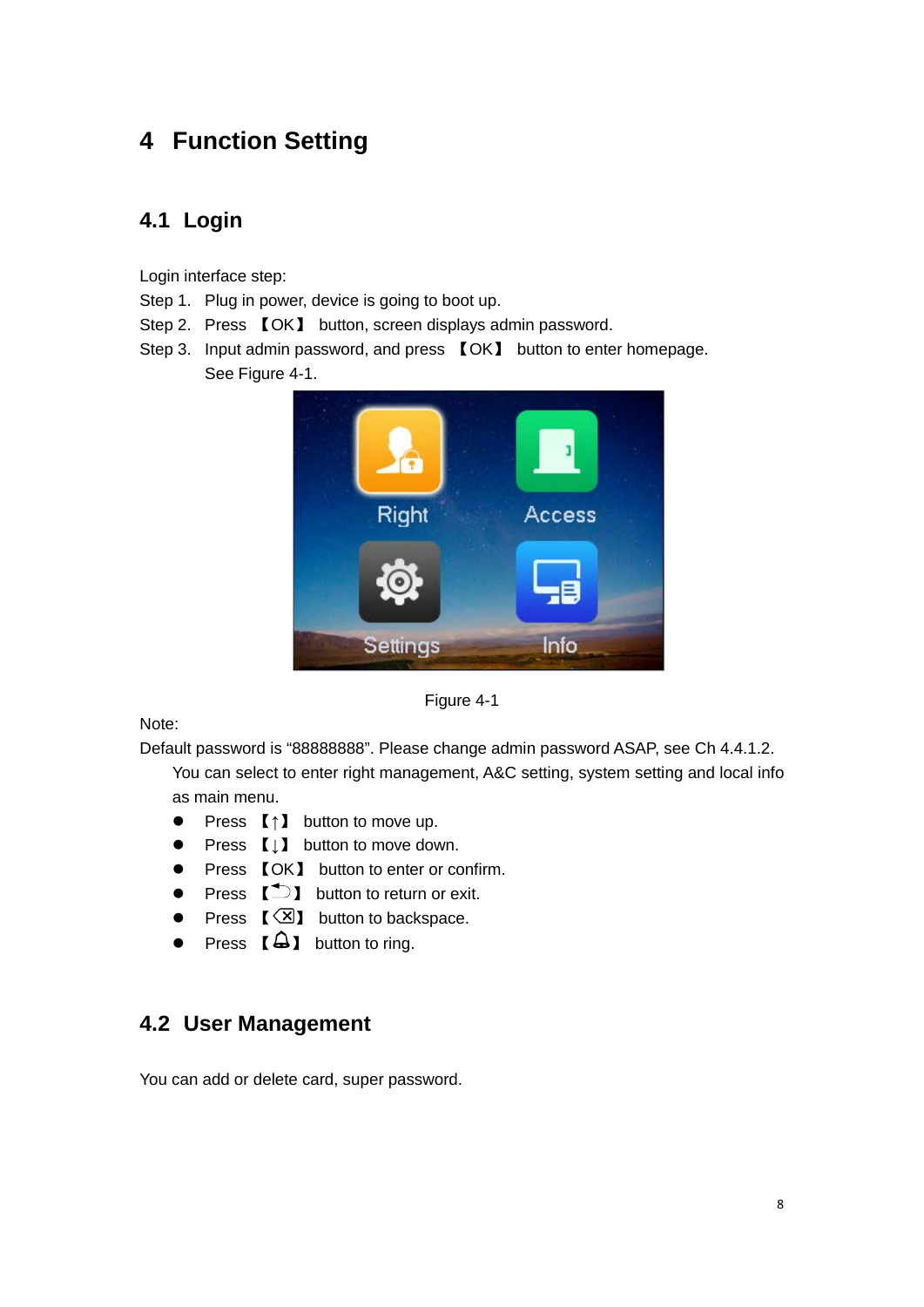## <span id="page-12-0"></span>**4.2.1 Add User**

You also can add user as you add card or fingerprint, and you can bind card and fingerprint. **Note:**

- Card user has not set password, and you shall set unlock mode to card, card or password or fingerprint in order to enter.
- Card user set card password, and you shall set unlock mode to card, card + password, card or password or fingerprint in order to enter.
- Card user set fingerprint, but before entering, user shall set unlock mode to card, card + password, card or password or fingerprint.
- User, who set period, can only unlock door within designated period.

To add user:

Step 1. In homepage, select right, press  $\text{LOK}$ .

Step 2. Select Add User, press 【OK】. See [Figure 4-2.](#page-12-1)

|           | Add User   |  |
|-----------|------------|--|
| Card No.  | 003D62AC   |  |
| UserID    |            |  |
| Card Type | Normal     |  |
| Use Time  | 255        |  |
| Password  | 123456     |  |
| Period    |            |  |
| Validity  | 2037-12-31 |  |

Figure 4-2

<span id="page-12-1"></span>Step 3. Use key to input card no. or place card at swiping area to scan.

Step 4. Enter user no.

Step 5. Select card type, press 【OK】 to select. See [Chart 4-1.](#page-13-1)

| <b>Card Type</b> | <b>Note</b>                                               |
|------------------|-----------------------------------------------------------|
| General card     | General user card.                                        |
|                  | When you add card, system will ask if set card password,  |
|                  | period and term of validity.                              |
| VIP card         | VIP user card. It warns service personal when cardholder  |
|                  | enters.                                                   |
|                  | When you add card, system will ask if set card password,  |
|                  | period and term of validity.                              |
| Guest card       | When you add guest card, you need to set usage times. So  |
|                  | when it exceeds this limit, the card becomes invalid.     |
| Patrol card      | Patrol card can only swipe card at patrol spot but cannot |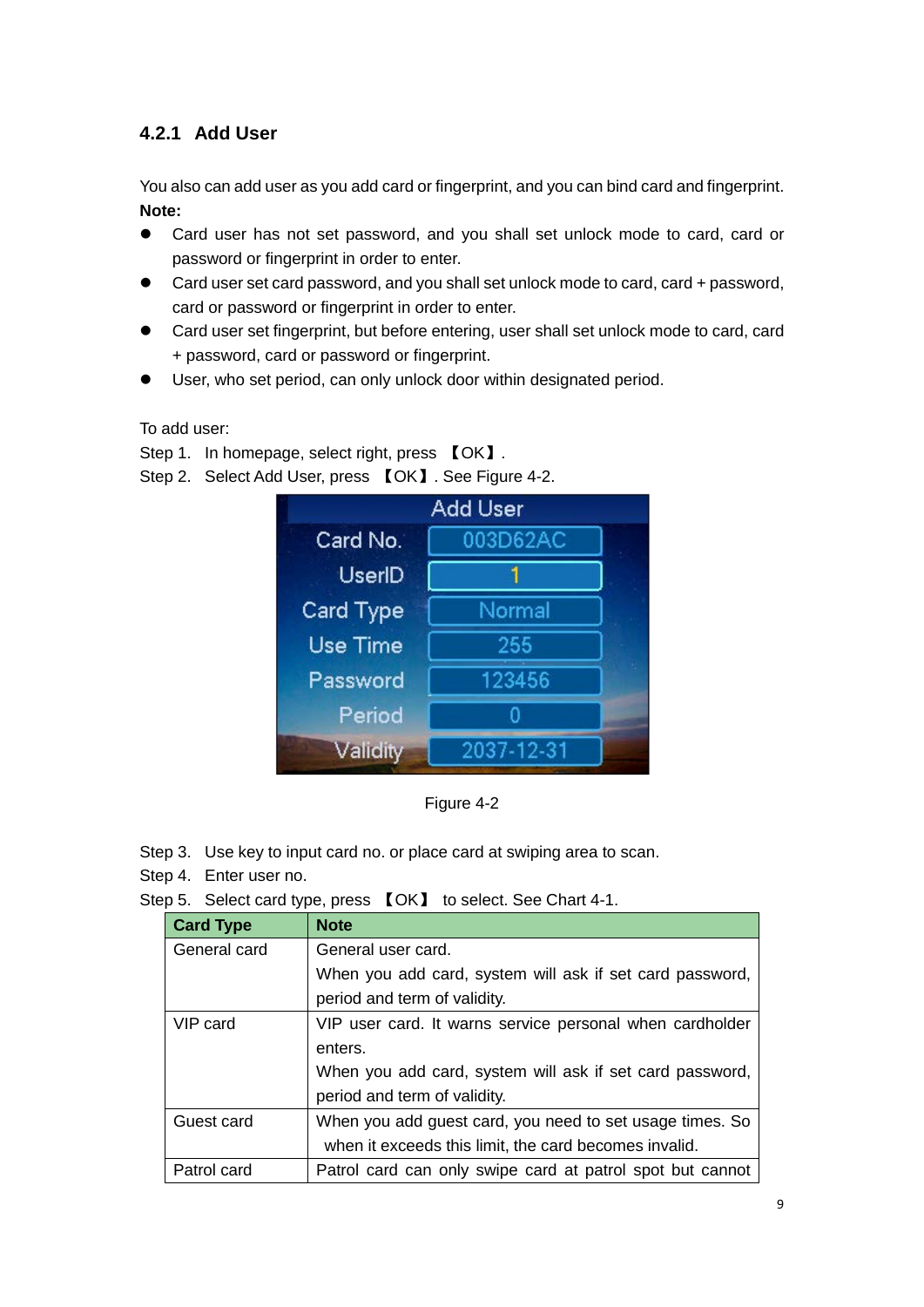| <b>Card Type</b>  | <b>Note</b>                                                 |
|-------------------|-------------------------------------------------------------|
|                   | unlock.                                                     |
|                   | When you add card, system will ask if set card password,    |
|                   | period and term of validity.                                |
| <b>Black list</b> | When you swipe card on black list and enters, it wanrns     |
|                   | service personal.                                           |
|                   | When you add card, system will ask if set card password,    |
|                   | period and term of validity.                                |
| Duress card       | Duress card becomes valid after you set duress alarm. You   |
|                   | can swipe this card to unlock, but an alarm will be send to |
|                   | center.                                                     |

Chart 4-1

#### <span id="page-13-1"></span>**Note:**

All of these cards will be sent to center, management platform will process according to card type.

Step 6. Press  $\left[\sqrt{8}\right]$  to delete original data, and enter actual usage times you need.

Step 7. Press **[OK]** to delete default data, enter user password, time period and validity, and press  $\lbrack \langle \overline{\times} \rbrack \rbrack$ . System asks if you want to record fingerprint.

Step 8. Select YES or No as you need.

- Select YES, please follow system instructions to place fingerprint on reader to record for three times.
- Select NO, system shows operation is successful.

## <span id="page-13-0"></span>**4.2.2 Add Super Password**

Password user represents user who input password in setup to enter. Note:

 Password user, shall set unlock mode to password, card or password or fingerprint in order to enter.

To add super password:

Step 1. In right interface, select Add Super Password, and press 【OK】.

System shows add new super password interface. See [Figure 4-3.](#page-14-1)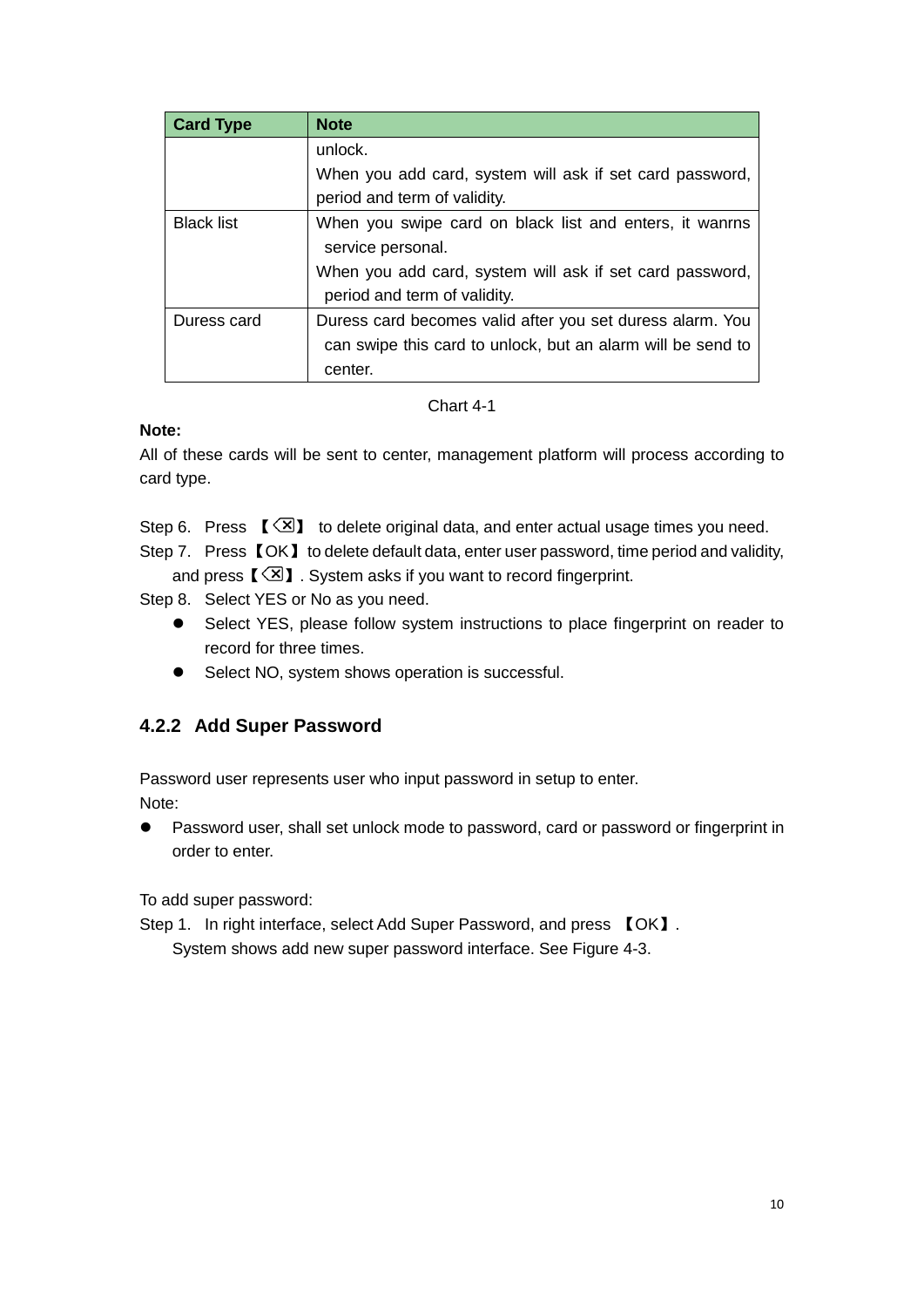|                  | <b>Add Super Password</b> |
|------------------|---------------------------|
|                  |                           |
| SuperNo          |                           |
| <b>Super Pwd</b> |                           |
| Confirm          | ō                         |
|                  |                           |
|                  |                           |

Figure 4-3

<span id="page-14-1"></span>Step 2. Input super password no. and press  $\llbracket \downarrow \rrbracket$ .

Step 3. Input super password and confirm. Press 【OK】.

## <span id="page-14-0"></span>**4.2.3 Delete User**

You can delete a single user, or all users.

#### **4.2.3.1 Delete Single User**

- Step 1. In right interface, select Delete User, press 【OK】.
- Step 2. Select Delete Single User, press 【OK】. and press【OK】key. See [Figure 4-4.](#page-14-2)

| <b>Delete User</b> |  |
|--------------------|--|
|                    |  |
|                    |  |
| <b>OR</b>          |  |
|                    |  |
|                    |  |
|                    |  |
|                    |  |

Figure 4-4

<span id="page-14-2"></span>Step 3. Delete user.

Please select any of the follow method:

- **Enter card no. to delete and press OK.**
- Scan card you want to delete at card swiping area, press 【OK】.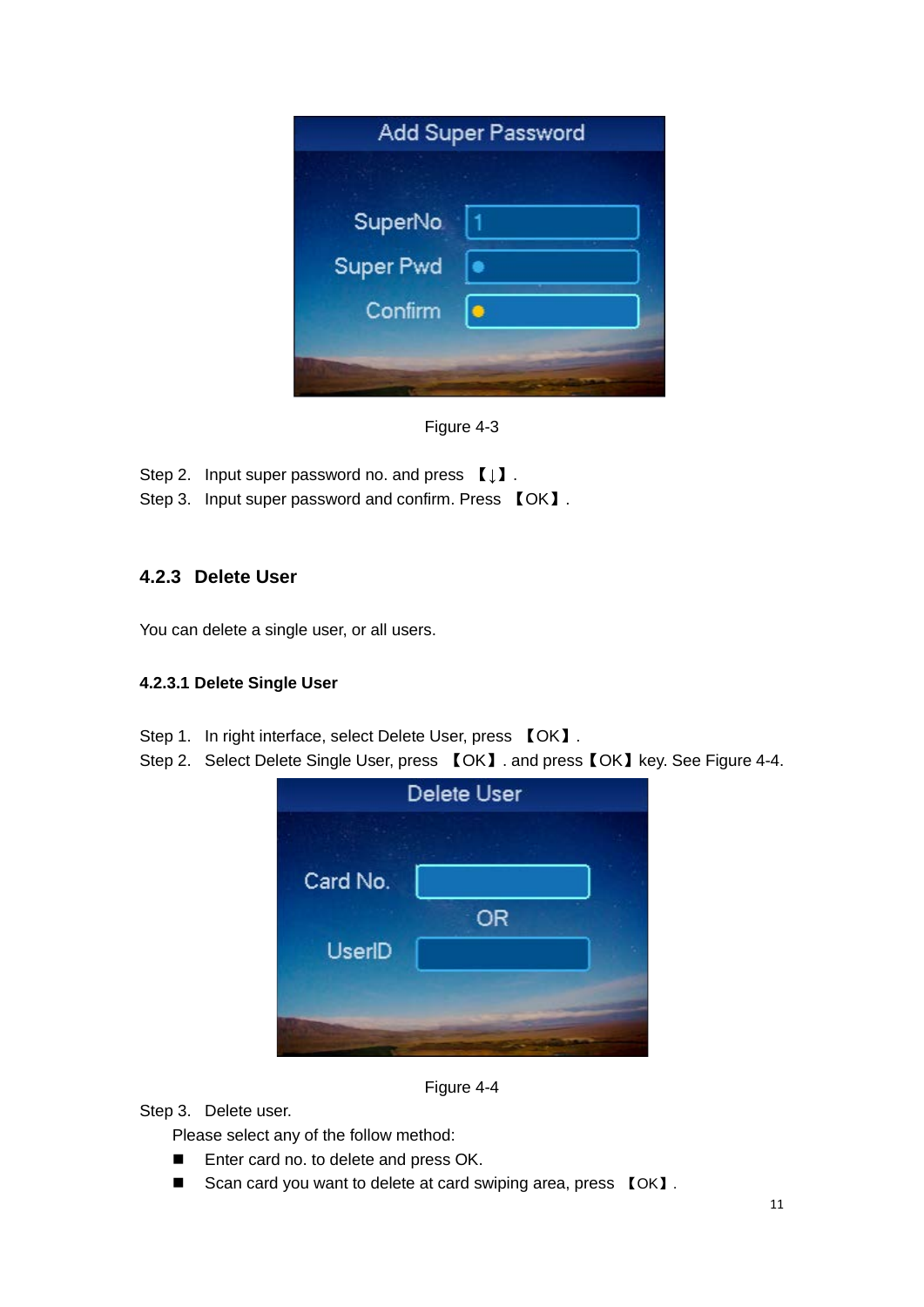■ Enter user no. to delete, and press 【OK】.

System asks if you want to delete.

Step 4. Select OK and click OK.

#### **4.2.3.2 Delete All Users**

Step 1. In delete user interface, select all users, and press 【OK】key. System asks if to delete all or not.

Step 2. Press 【OK】key to confirm. System says deleted successfully.

#### <span id="page-15-0"></span>**4.2.4 Delete Password User**

You can delete a single super password or delete all super passwords.

#### **4.2.4.1 Delete Single Super Password**

- Step 1. In delete user interface, select delete super password, and press  $\Box$  OK  $\Box$  key.
- Step 2. Select delete single super password and press  $IOKJ$  key. See [Figure 4-5.](#page-15-1)

| Delete Supper Password |  |
|------------------------|--|
|                        |  |
| <b>SuperNo</b>         |  |
|                        |  |

Figure 4-5

- <span id="page-15-1"></span>Step 3. Input no. of super password to delete, and press  $\textsf{[OK]}$  key. System asks if to delete it or not.
- Step 4. Press OK and press **[OK]** key to delete.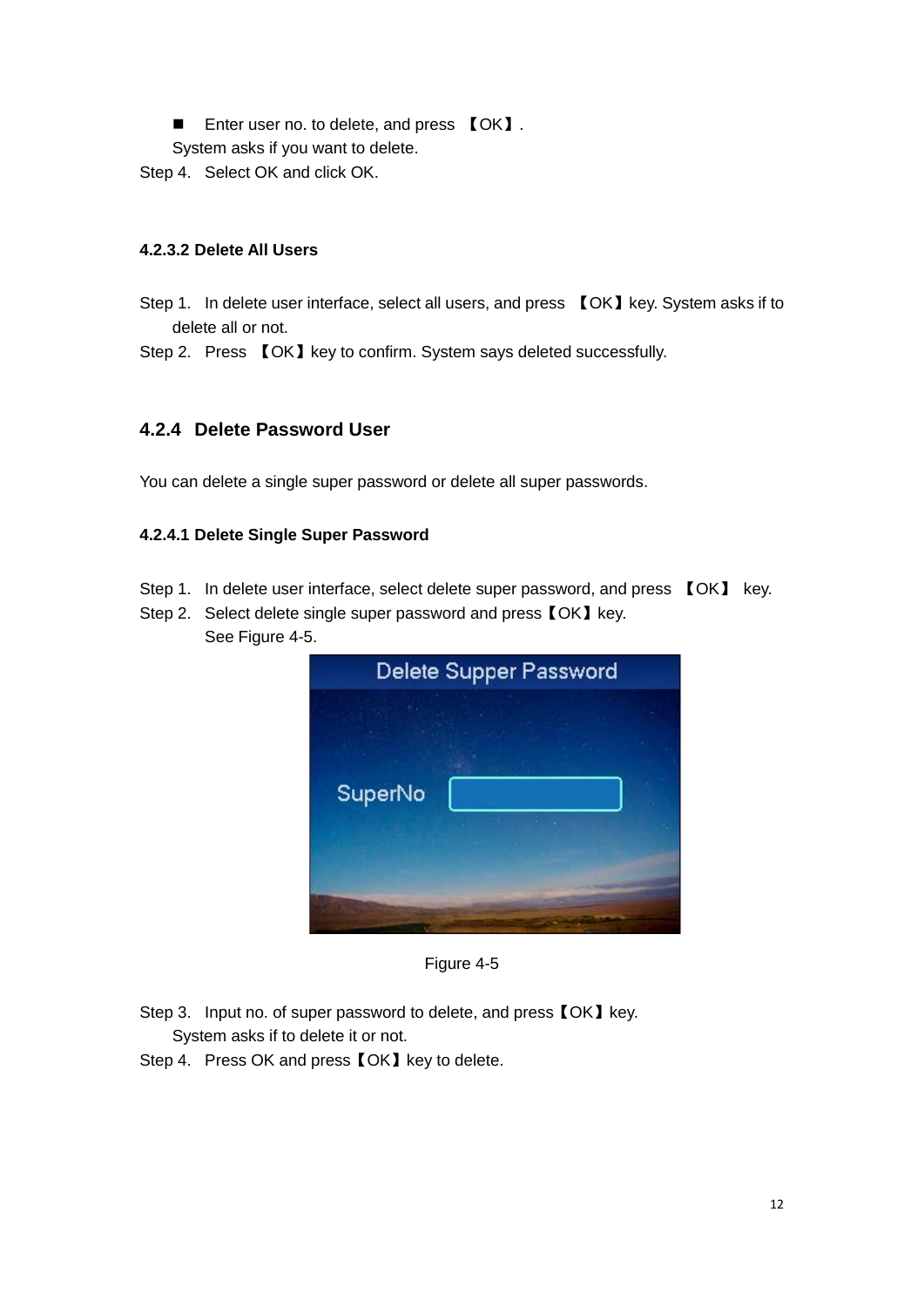#### **4.2.4.2 Delete All Super Passwords**

- Step 1. In delete super password interface, select delete all super passwords, and press 【OK】 key. System asks if to delete all or not.
- Step 2. Press 【#】key to delete.
- Step 3. Select OK and press 【OK】key. System says deleted successfully

### <span id="page-16-0"></span>**4.2.5 Add More Master Card**

By adding more master card, user can quickly add card user. Before adding master card, user shall add one master card first, please refer to Ch 4.3.2.

To add more master card:

- Step 1. In user management interface, select add more master card, and press 【OK】 key. System prompt user to swipe the card.
- Step 2. Place master card on swiping area and scan. System prompts master card mode.
- Step 3. Place card to add one by one at the swiping area to scan. System says added successfully.

# <span id="page-16-1"></span>**4.3 A&C**

## <span id="page-16-2"></span>**4.3.1 Period**

You can set unlock period, including card swiping period, holiday period, mode period and NO period.

#### **4.3.1.1 Card Swiping Period**

Card swiping period can be 0~127, a total of 128 periods. In each period, you need to set schedule for each day of week. When a new card is added, and set card swiping period, then user swipe card to unlock. Access control will judge if current time is within set period. For example, set period 1, and the Monday to Sunday setup are in [Chart 4-2.](#page-17-0)

| <b>Day</b> | <b>Period</b>                            |
|------------|------------------------------------------|
| Monday     | 0800-2200 (valid period: 08:00 to 22:00) |
| Tuesday    | 0800-2200 (valid period: 08:00 to 22:00) |
| Wednesday  | 0800-2200 (valid period: 08:00 to 22:00) |
| Thursday   | 0800-2200 (valid period: 08:00 to 22:00) |
| Friday     | 0800-2200 (valid period: 08:00 to 22:00) |
| Saturday   | 0800-2200 (valid period: 08:00 to 22:00) |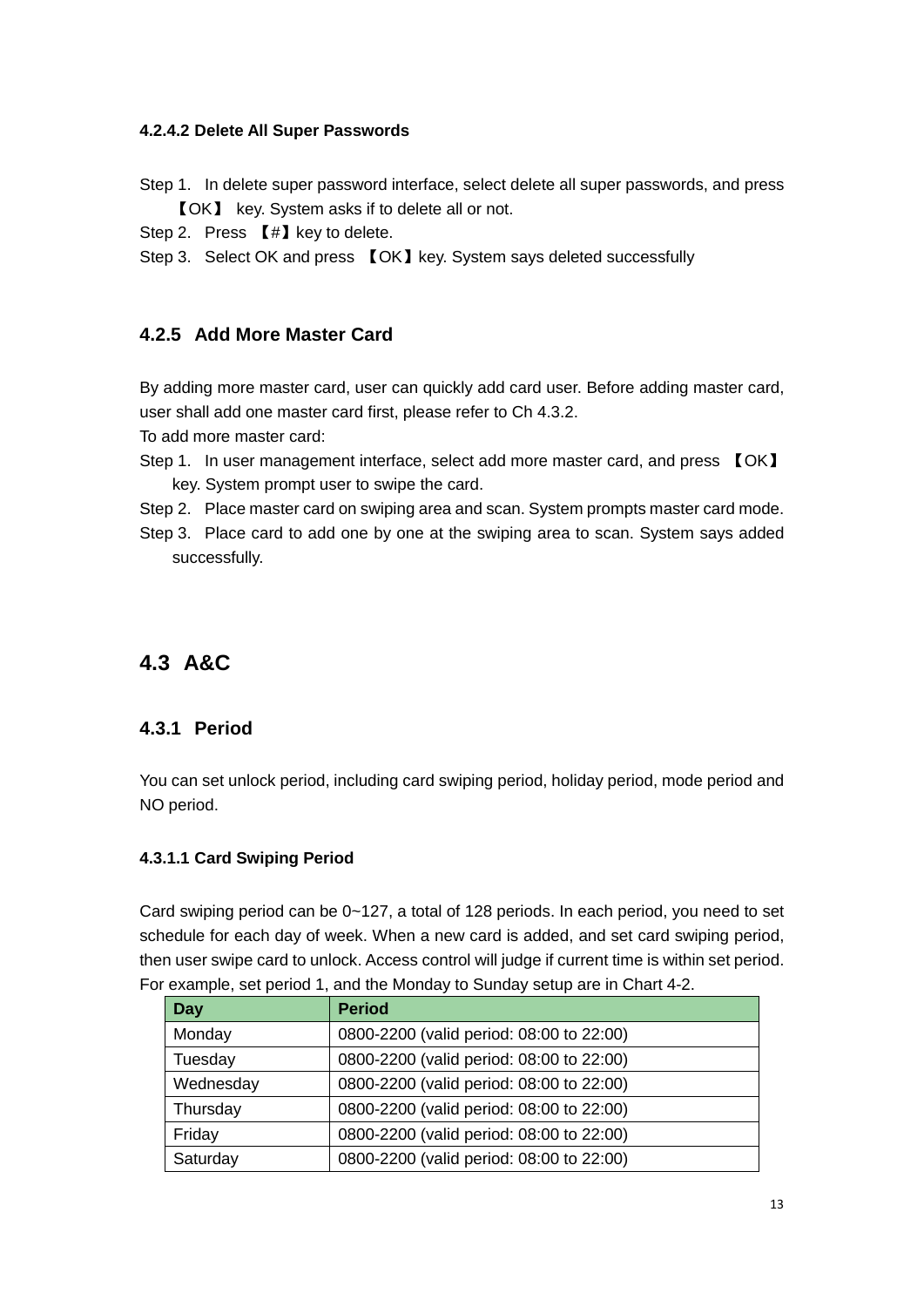<span id="page-17-0"></span>

| <b>Day</b> | <b>Period</b>                            |
|------------|------------------------------------------|
| Sunday     | 0800-2200 (valid period: 08:00 to 22:00) |

Chart 4-2

To set card swiping period:

- Step 1. In homepage, select A&C setup, and press [OK] key.
- Step 2. Select time period, and press **[OK]** key. Enter time setup interface.
- Step 3. Select card swiping period, and press 【OK】key. See [Figure 4-6.](#page-17-1)

|        | <b>Card Period</b> |
|--------|--------------------|
| Period | ٥                  |



<span id="page-17-1"></span>Step 4. Input time period, and press 【OK】key. Input any number between 0~127. Screen displays period. See [Figure 4-7.](#page-17-2)

|       |         |               | <b>Card Period</b> |     |       |                |    |
|-------|---------|---------------|--------------------|-----|-------|----------------|----|
| Date  |         |               | Sunday             |     |       |                |    |
| Time1 | 00      | <b>REGIST</b> | 00                 | ie. | 23    | $\blacksquare$ | 59 |
| Time2 | 00 : 00 |               |                    |     | $-23$ | b              | 59 |
| Time3 | 00      |               | $\therefore$ 00    |     | $-23$ |                | 59 |
| Time4 | 00      |               | 00                 |     | 23    |                |    |



- <span id="page-17-2"></span>Step 5. Select day of week, and press 【OK】key.
- Step 6. Set other periods. System asks if save it or not.
- Step 7. Press **[OK]** key, system asks if to save config or not.
- Step 8. Select YES, and press 【OK】key. System says saved successfully.

## **Note:**

**Default period is full periods.**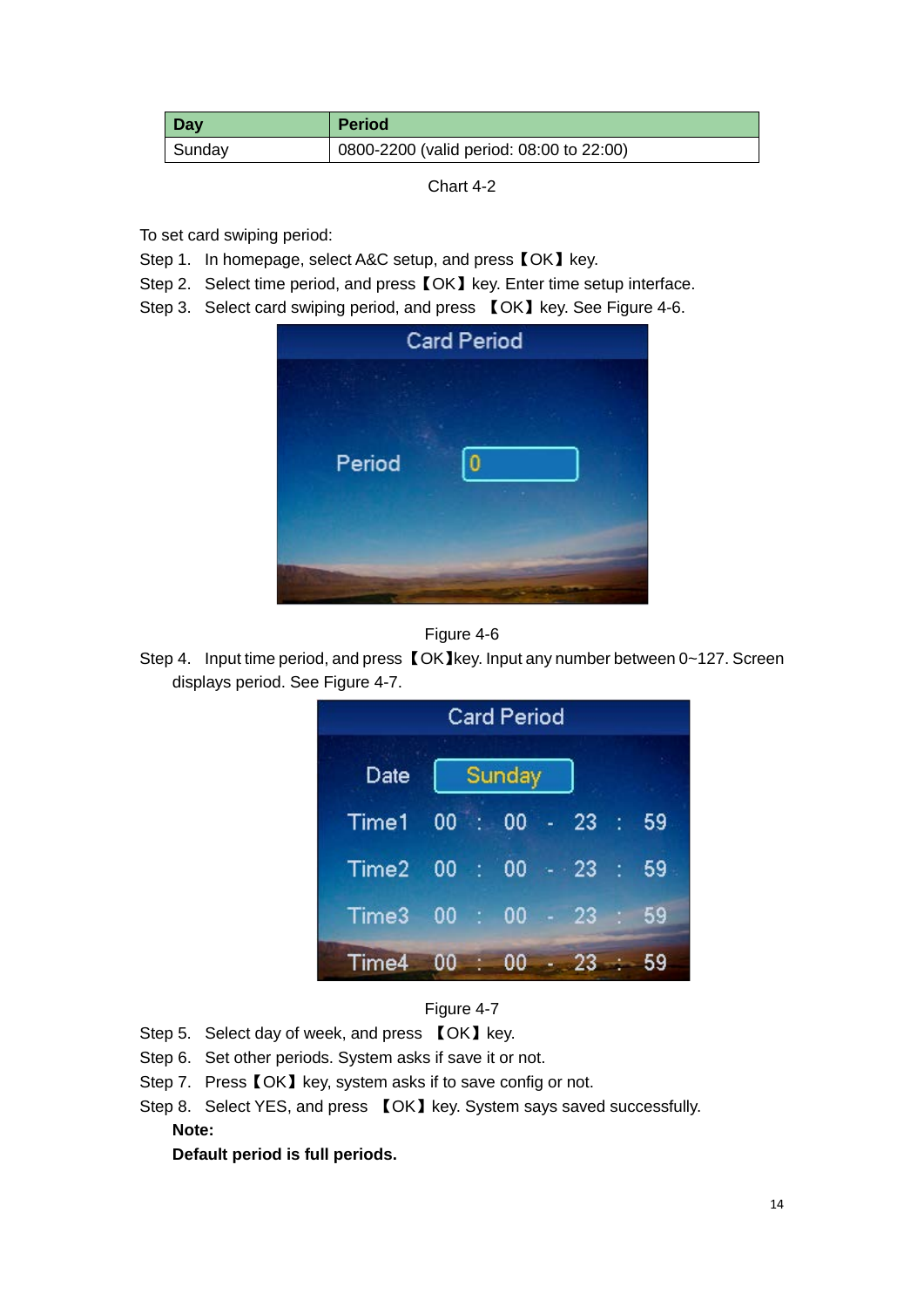#### **4.3.1.2 Holiday period**

Holiday period setup includes lock hold time and timeout time.

- Lock hold time: after you swipe card, period the lock remains unlocked, it will auto lock once this period ends.
- Timeout time: after you swipe card, door remains unlocked exceeding this period, it will alarm.

To set holiday period:

Step 1. In time period setup page, select holiday period, and press [OK] key.

Step 2. Input lock hold time and timeout time, and press  $\lbrack \lbrack \leq \rbrack$  key. Input any number between 0~127, such as 1.

See [Figure 4-8.](#page-18-0)

|                      | <b>Holiday Period</b> |
|----------------------|-----------------------|
| <b>Holiday Start</b> | 2019-01-01            |
| Holiday End          | 2019-01-01            |
| Period               |                       |
|                      |                       |

#### **Figure 4-8**

#### <span id="page-18-0"></span>**Note:**

#### **Period is the period no. set in card period interface.**

- Step 3. Enter holiday start time, holiday end time and period, press 【OK】. System asks if you want to save.
- Step 4. Select YES, and press 【OK】.

#### **4.3.1.3 Mode Period**

Mode period has four periods per day, from Monday to Sunday, 7 days a week.

To set mode period:

Step 1. In time period setup interface, select mode period, and press【OK】. System displays periods of Monday to Sunday. See [Figure 4-9.](#page-19-0)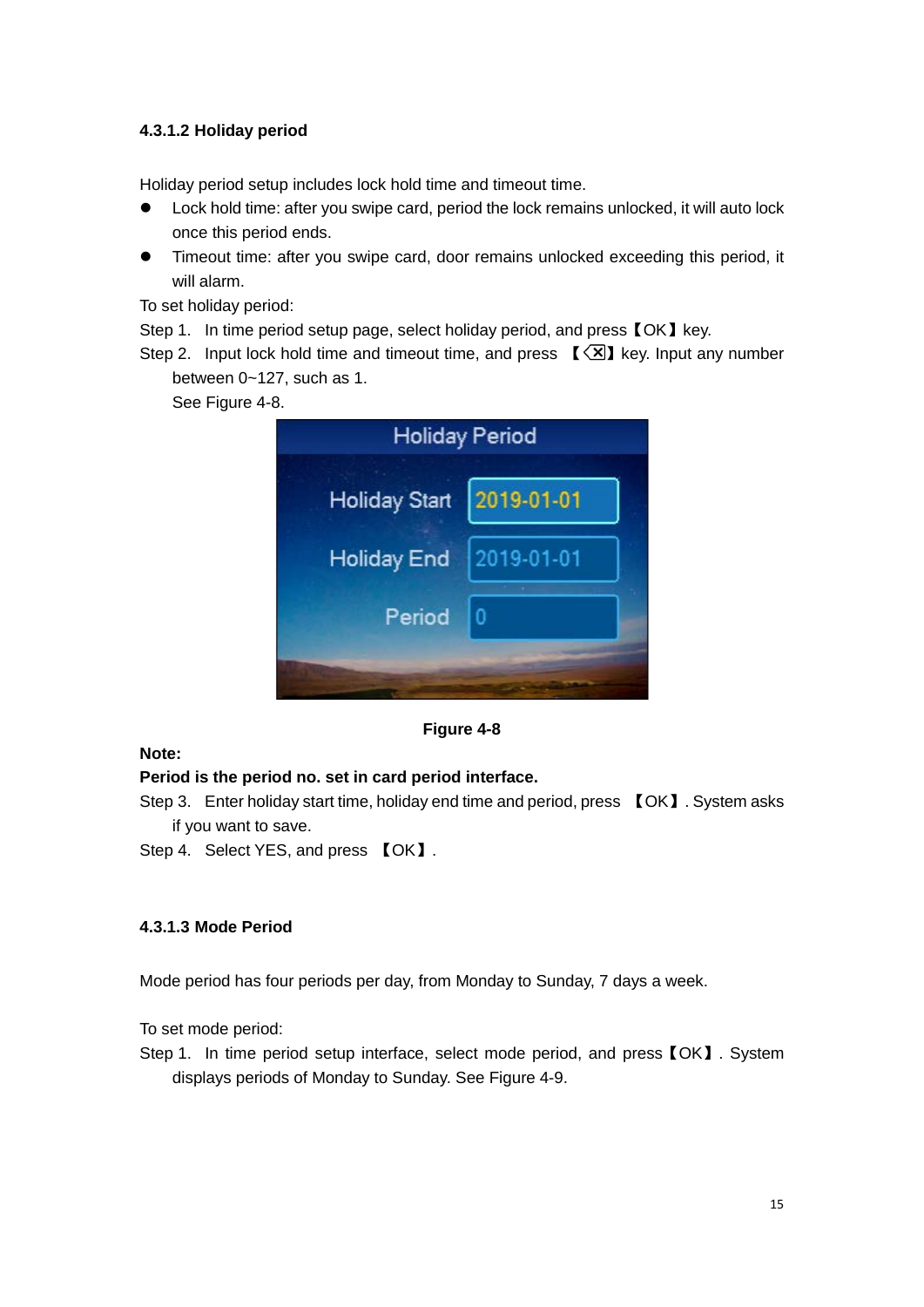| Mode Period |                 |          |
|-------------|-----------------|----------|
| Date        | Sunday          |          |
| Time1       | $00:00 - 23:59$ | Ca/Pw/Fg |
| Time2       | $00:00 - 23:59$ | Ca/Pw/Fg |
| Time3       | $00:00 - 23:59$ | Ca/Pw/Fg |
| Time4       | $00:00 - 23:59$ | Ca/Pw/Fq |

Figure 4-9

- <span id="page-19-0"></span>Step 2. For example select Monday, and press 【OK】key.
- Step 3. Config period, press 【OK】 to select unlock mode of the period
- Step 4. Config Tuesday to Sunday periods.
- Step 5. Press 【OK】key. System asks if save or not.
- Step 6. Select YES, and press 【OK】key. System says saved successful. After completion, A&C unlock method will be managed according to the four periods.

#### **4.3.1.4 NO Period**

After user set NO period, A&C will be open during this period.

To set NO period:

Step 1. In time setup interface, select NO period, and press 【OK】key. Se[e Figure 4-10.](#page-19-1)





<span id="page-19-1"></span>Note:

System prompts setup is successful. Period no. is the no. set in card swiping period setup. Step 2. Click  $\left[\sqrt{3}\right]$  to delete old data, enter period no., press  $\left[\sqrt{0}K\right]$ .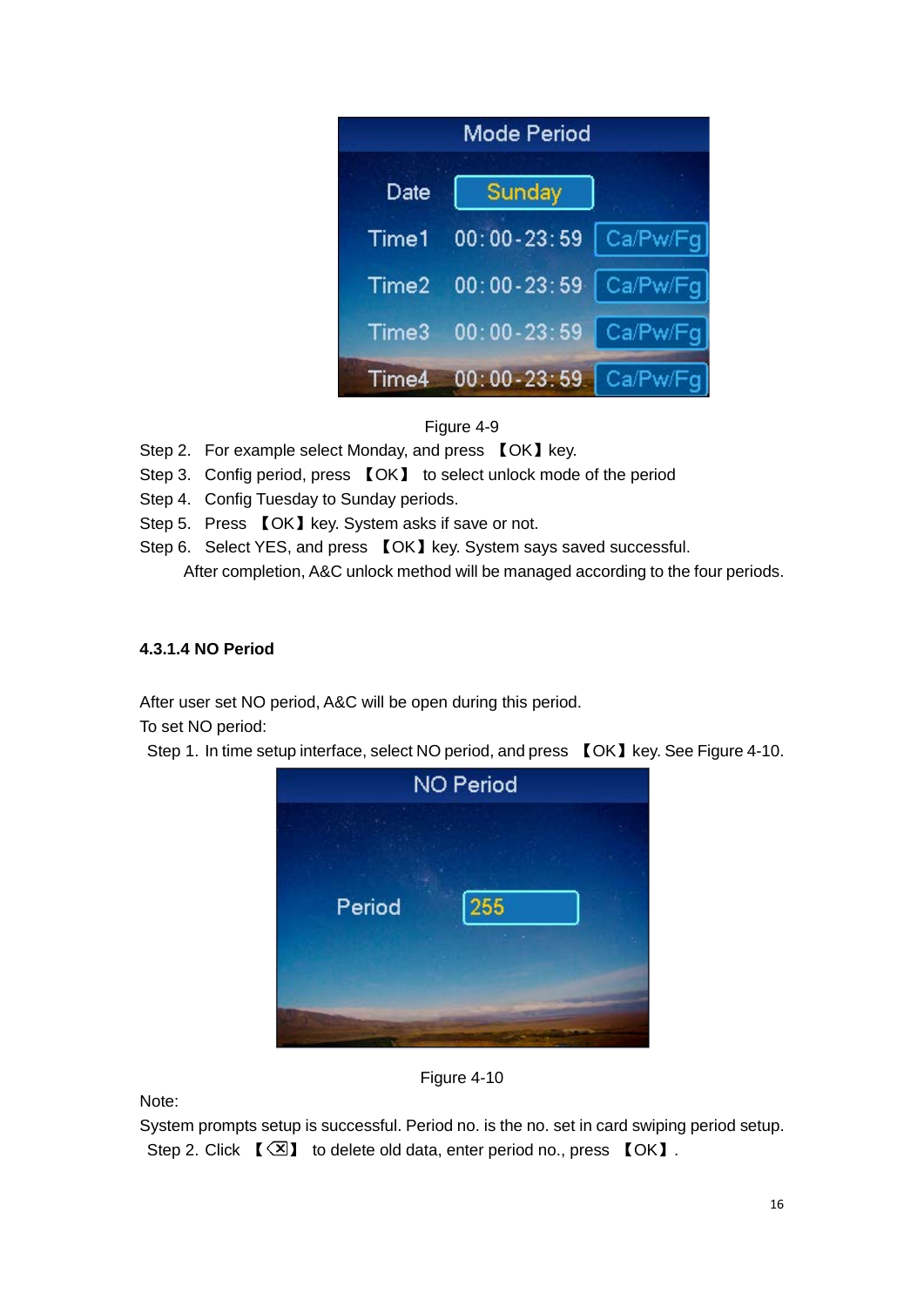### <span id="page-20-0"></span>**4.3.2 Master Card**

You can modify or add master card.

Step 1. In A&C setup interface, select master card setup, and press 【OK】key. See [Figure 4-11.](#page-20-2)

|          | Master Card SetUp |
|----------|-------------------|
|          |                   |
| Card No. | 003D62AC          |
|          |                   |
|          |                   |

Figure 4-11

<span id="page-20-2"></span>Step 2. Press  $\left[\sqrt{2}\right]$  key to delete old card no., and input modified card no., or directly place the card at swiping area for scanning, and press 【OK】key, as follows. System prompts setup is successful.

#### <span id="page-20-1"></span>**4.3.3 Unlock Mode**

Unlock mode includes card, password, fingerprint, card+password, card+fingerprint, card or password or fingerprint.

To set:

Step 1. In A&C interface, select unlock mode, and press【OK】. Enter unlock mode setup page. See [Figure 4-12.](#page-21-2)

| <b>Unlock Mode Setup</b> |  |
|--------------------------|--|
| Card                     |  |
| Password                 |  |
| Finger                   |  |
| Ca/Pw/Fg                 |  |
| Ca+Pw                    |  |
| Ca+Fg                    |  |
| <b>Time Period</b>       |  |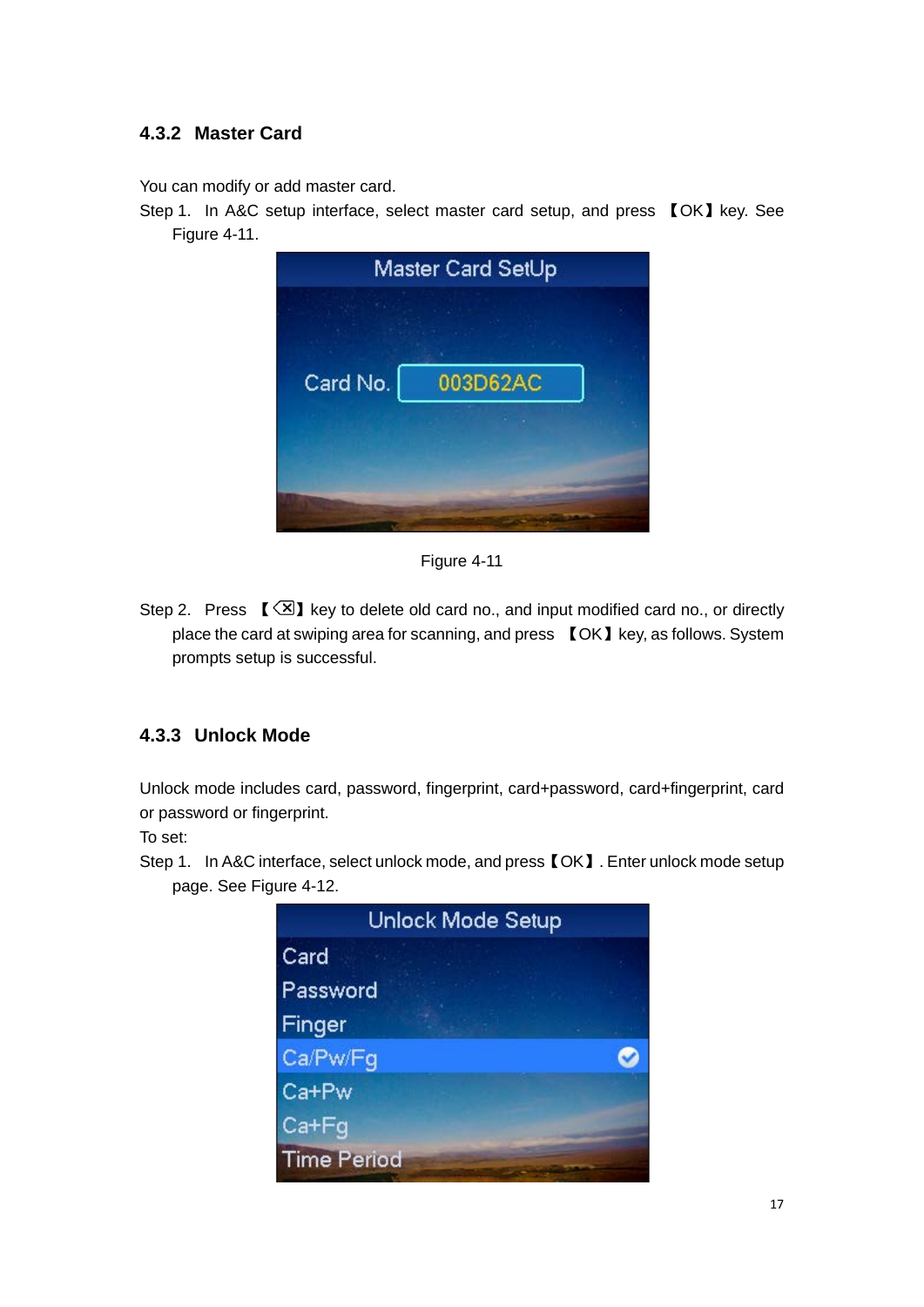<span id="page-21-2"></span>Step 2. Select mode to set, and press 【OK】key. When it is selected, there will be a  $\triangleleft$ next to the mode.

### <span id="page-21-0"></span>**4.3.4 Door Lock Time**

Door lock time setup includes hold time and over time setup.

Step 1. In A&C setup, select door lock time setup and press 【OK】key. Se[e Figure 4-13.](#page-21-3)

| <b>Hold Time</b> | 2000 | ms |
|------------------|------|----|
| <b>Over Time</b> | 60   |    |
|                  |      |    |



<span id="page-21-3"></span>Step 2. Press  $\boxtimes$  key to delete original data, input hold time and over time, press  $\textsf{[OK]}$ key.

System prompt setup is successful.

**Note:**

**Door lock hold time is the time door remains open after user swipe card. If the door remains open exceeding "over time", it will send alarm.** 

#### <span id="page-21-1"></span>**4.3.5 Alarm**

User can enable or disable alarm, system alarm includes intrusion, anti-pass back, duress card, door sensor and door timed out. Please refer to [Chart 4-3.](#page-22-1)

| Alarm Type     | <b>Note</b>                                           |
|----------------|-------------------------------------------------------|
| Intrusion      | Enter without valid card swiping or password, it will |
|                | generate an alarm.                                    |
| Anti-pass back | Must swipe card when enter/exit, otherwise it will    |
|                | generate an alarm.                                    |
| Duress Card    | Enter with duress card, it will generate an alarm.    |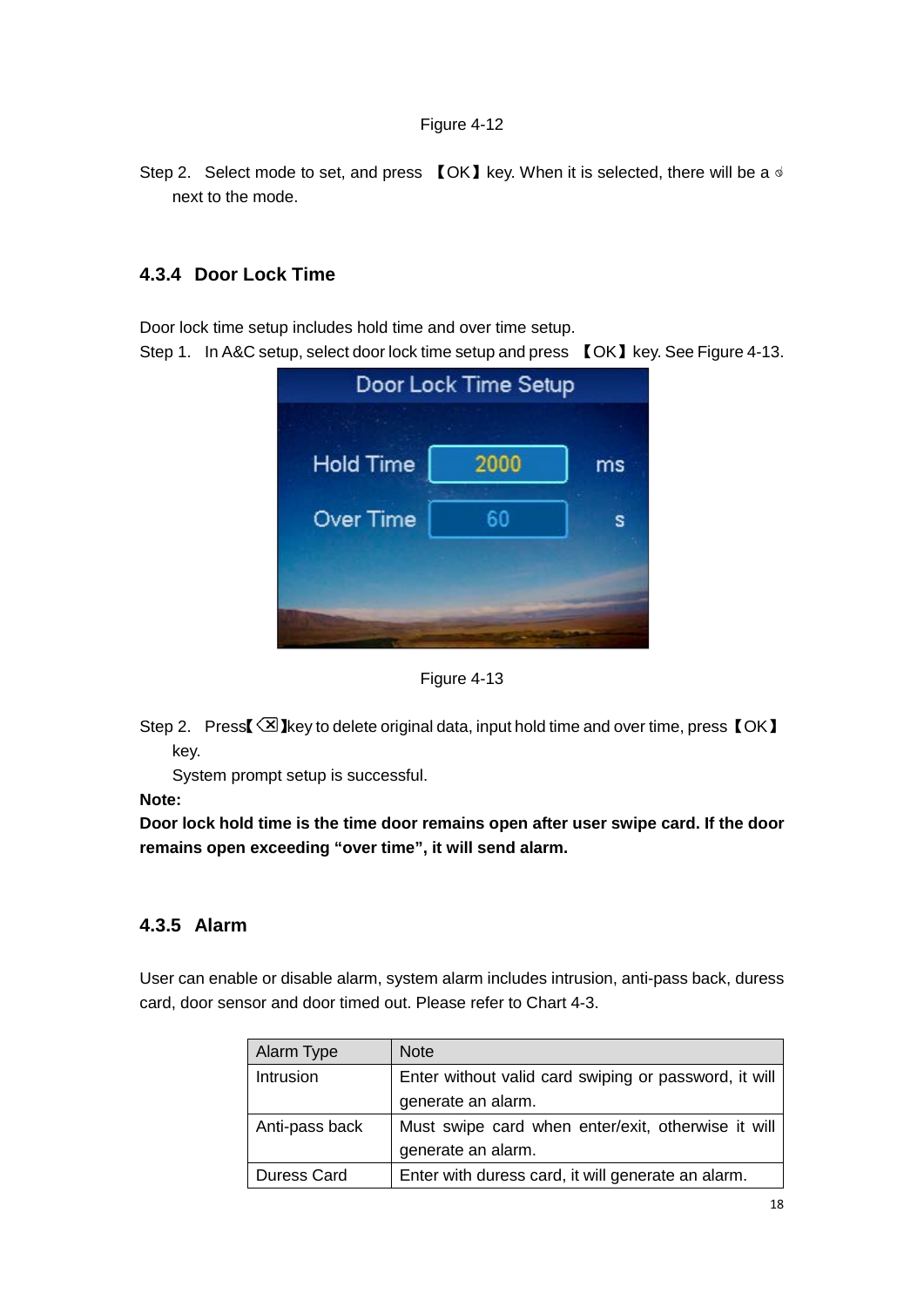| Door Sensor    | When A&C device is damaged, it will generate an    |
|----------------|----------------------------------------------------|
|                | alarm.                                             |
| Door Timed Out | When A&C open time is over Door Over time, it will |
|                | generate an alarm.                                 |
|                | Door timed out alarm requires setup of door over   |
|                | time, please refer to Ch 4.3.4.                    |

Chart 4-3

<span id="page-22-1"></span>To set alarm:

Step 1. In A&C interface, select alarm setup, and press 【OK】key. Enter alarm setup interface. See [Figure 4-14.](#page-22-2)



Figure 4-14

<span id="page-22-2"></span>Step 2. Slect alarm to turn ON, and press 【OK】key as follows. Press 【OK】 key again to close the alarm.

#### <span id="page-22-0"></span>**4.3.6 Door Status Setup**

You can set A&C status to normal, NO or NC.

- Step 1. In A&C setup interface, select door status setup, and press 【OK】key to enter door status setup interface.
- Step 2. Via 【↑】 and 【↓】 select needed A&C status, and press 【OK】key. After

selection is successful, a  $\heartsuit$  will be shown next to door status.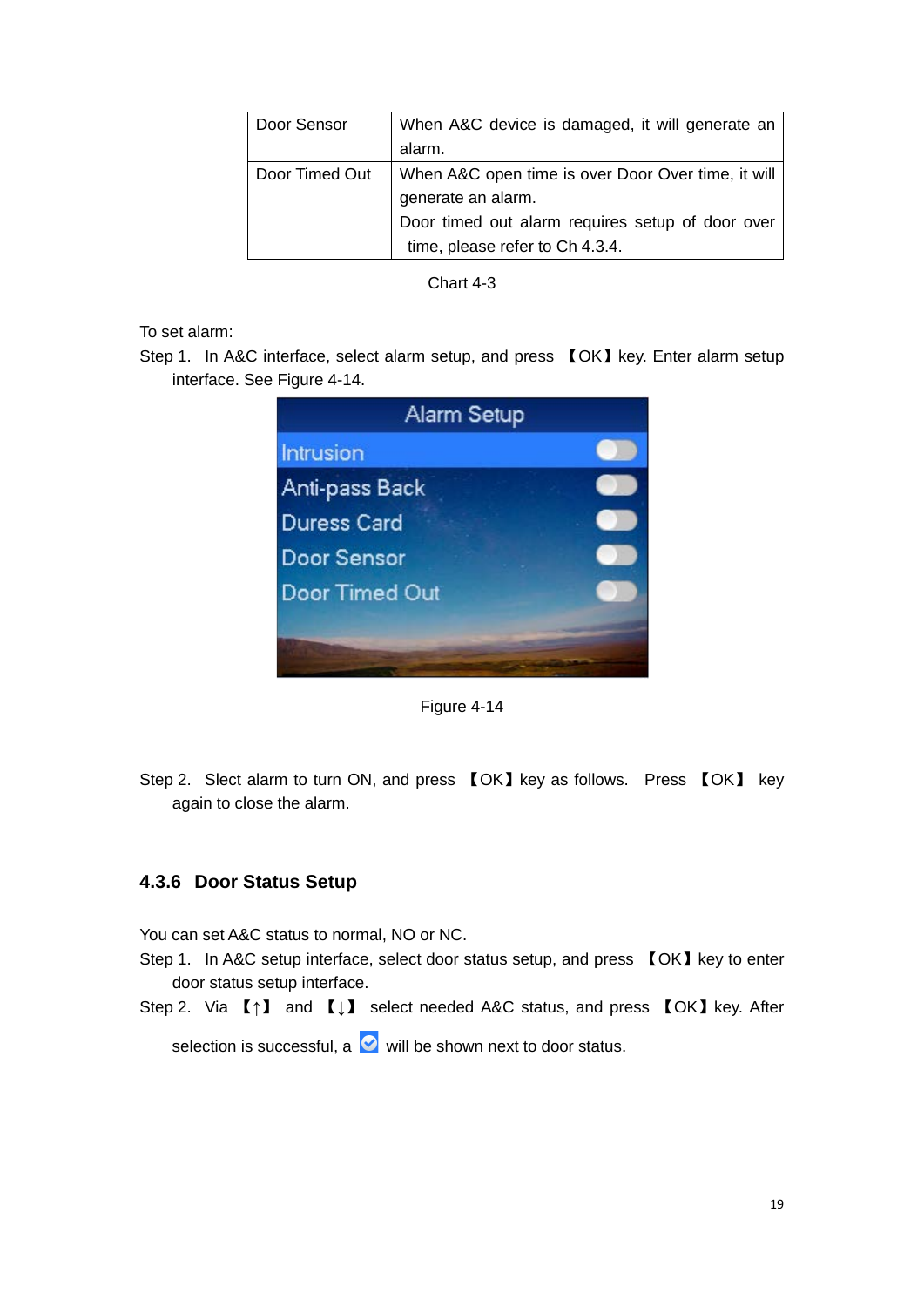# <span id="page-23-0"></span>**4.4 System Settings**

### <span id="page-23-1"></span>**4.4.1 Local Setup**

You can set data, admin password and voice mail. You also can export all data, restore default settings.

#### **4.4.1.1 Date Setup**

It sets current system date and time.

Step 1. In system settings page, press 【↑】or【↓】key, select date setup, and press【OK】 key.

Step 2. Select local setup, and press 【OK】key.

Step 3. Select date setup, and press 【OK】key. See [Figure 4-15.](#page-23-2)





<span id="page-23-2"></span>Step 4. Input device date and device time, and press 【OK】key. System prompts setup is successful.

#### **4.4.1.2 Admin Password Change**

You can modify admin password.

Step 1. In local setup interface, select admin password setup, and press [OK] key. See [Figure 4-16.](#page-24-0)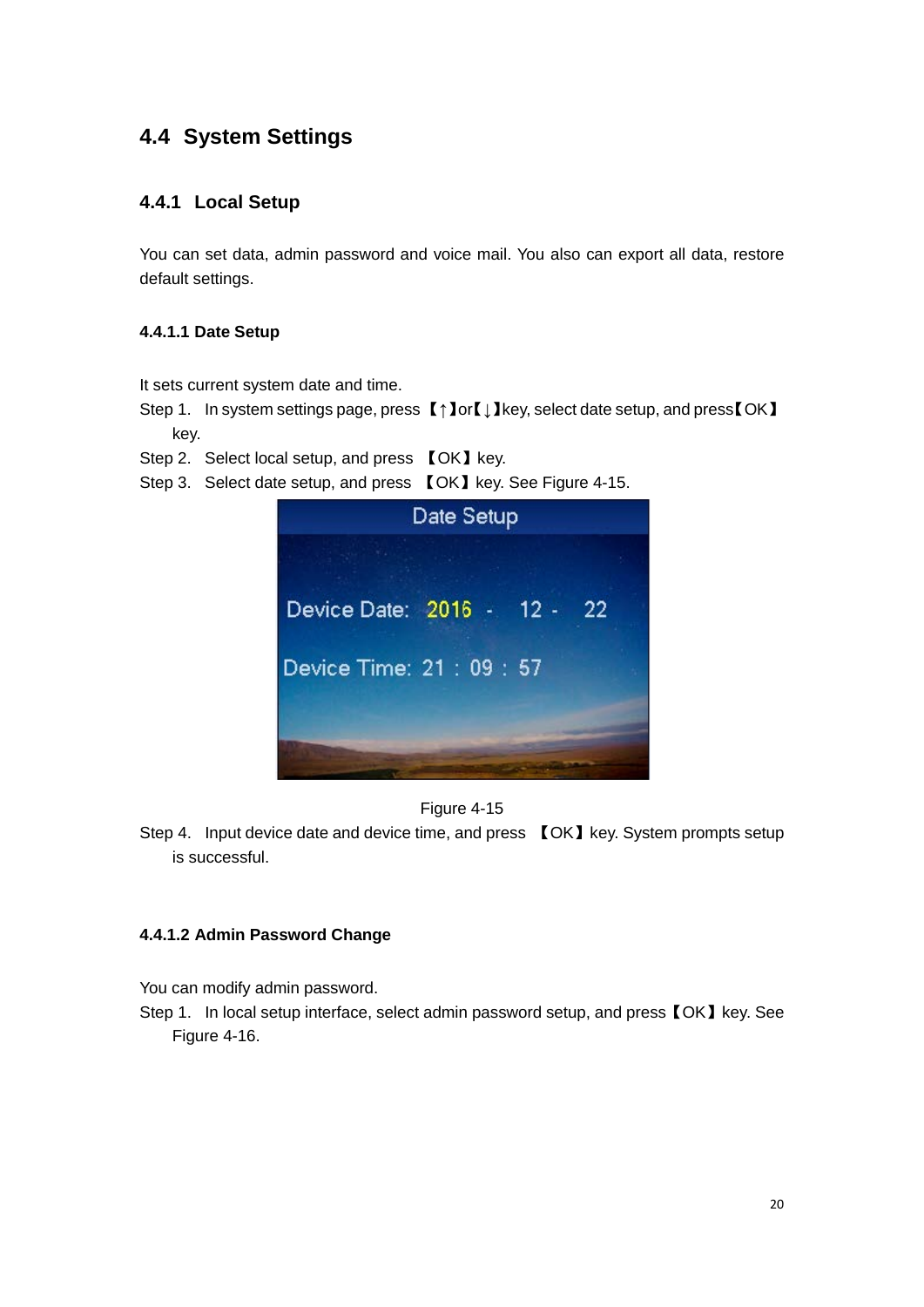|          | <b>Admin Password Setup</b> |  |
|----------|-----------------------------|--|
|          |                             |  |
| Old Pwd: |                             |  |
| New Pwd: |                             |  |
| Confirm: |                             |  |
|          |                             |  |
|          |                             |  |



<span id="page-24-0"></span>Step 2. Input old password, new password, confirm password, press [OK] key. System prompts setup is successful.

#### **4.4.1.3 Talk Volume**

You can set device audio volume.

Step 1. In local setup interface, select talk volume setup, and press 【OK】 as follows. See [Figure 4-17.](#page-24-1)



Figure 4-17

<span id="page-24-1"></span>Step 2. Press 【↑】key or 【↓】key, you can adjust volume.

#### **4.4.1.4 Default**

To restore default settings:

Step 1. In local setup interface, select default, and press 【OK】key. System asks if to restore or not.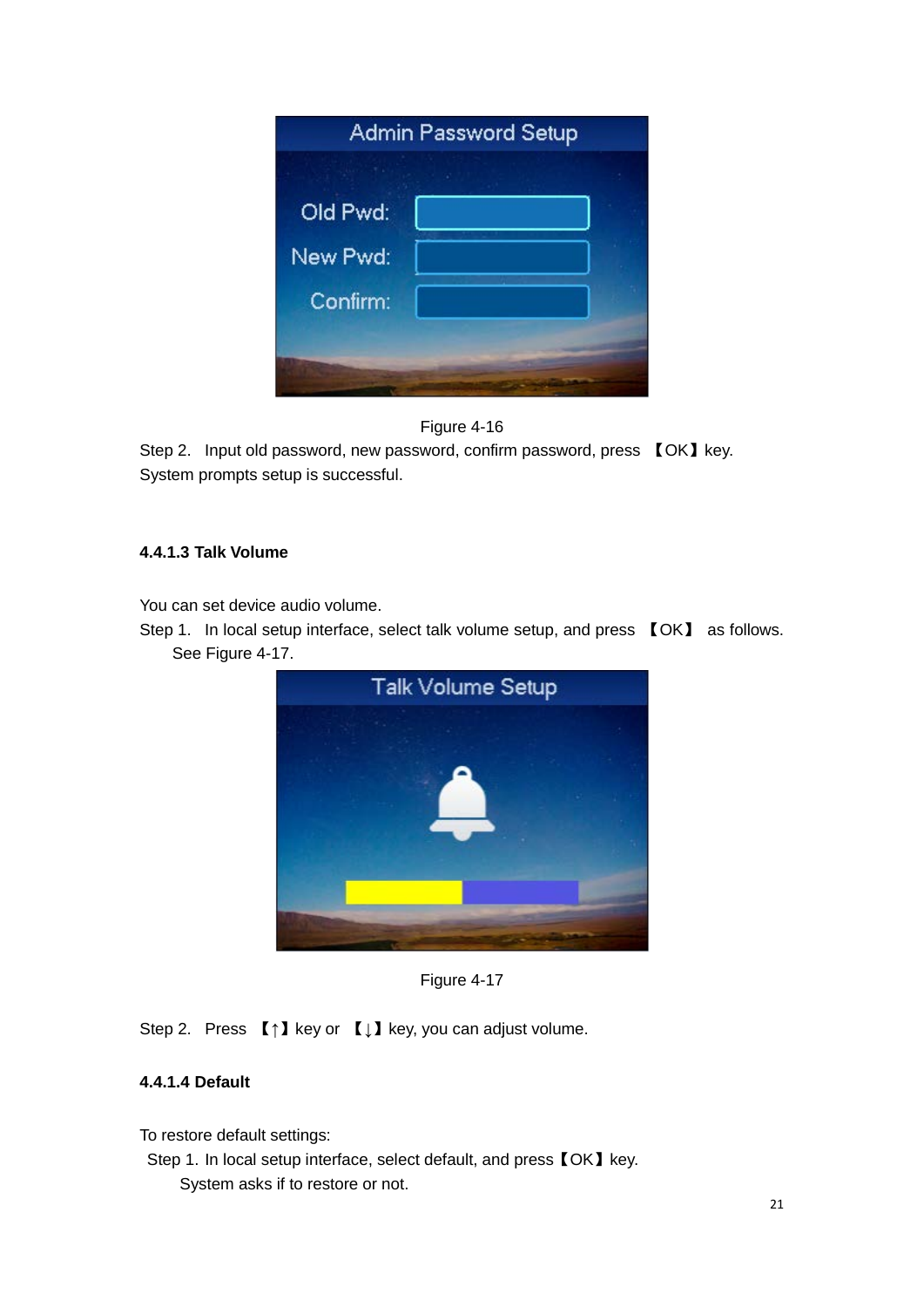Step 2. Select YES and press 【OK】key to restore.

#### <span id="page-25-0"></span>**4.4.2 Network Mode**

#### **4.4.2.1 Network Mode Setup**

- Step 1. In homepage, select Setting, press 【OK】.
- Step 2. Select Network Setup, press 【OK】.
- Step 3. Select Network Mode Setup, press 【OK】. See [Figure 4-18.](#page-25-1)

|                        | NetWork Mode Setup |  |
|------------------------|--------------------|--|
| <b>Dhcp Enable</b>     |                    |  |
| P <sub>2P</sub> Enable |                    |  |
| <b>Network Debug</b>   |                    |  |
|                        |                    |  |
|                        |                    |  |
|                        |                    |  |

Figure 4-18

<span id="page-25-1"></span>Step 4. Press 【↑】or 【↓】, select network mode to enable, and press 【OK】 to confirm. Press **[OK]** again to close network connection mode, see [Chart 4-4.](#page-25-2)

| Network Type            | <b>Note</b>                                          |
|-------------------------|------------------------------------------------------|
| <b>DHCP</b>             | Auto gets IP function. When you enable DHCP "IP      |
|                         | address", "subnet mask" and "default gateway" are    |
|                         | unavailable set.                                     |
| P <sub>2</sub> P Enable | No need to apply for dynamic domain, mapping port or |
|                         | deploying server.                                    |

Chart 4-4

#### <span id="page-25-2"></span>**4.4.2.2 IP Setup**

Step 1. In Network Setup interface, select IP Setup, press 【OK】.See [Figure 4-19.](#page-26-1)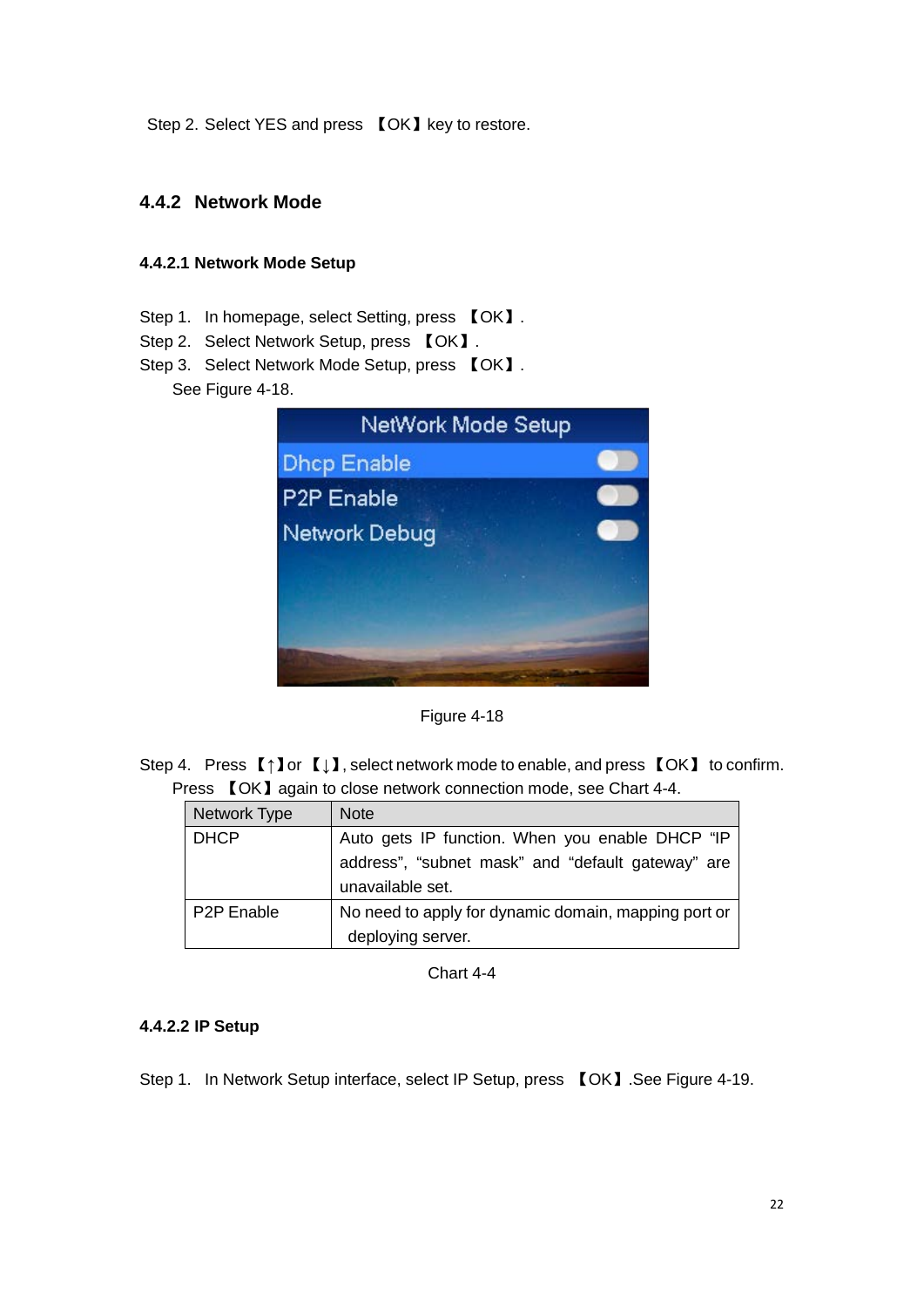



<span id="page-26-1"></span><span id="page-26-0"></span>Step 2. Modify IP, subnet mask and gateway, press  $IOKJ$ .

#### **4.4.3 Mode**

The device suppers two work mode, including "this device as controller" and "this device as card reader".

- This device as controller: the device is used as an A&C controller for unlock operation.
- This device as card reader, the device is used as a card reader, if you need to control door unlock, then it must be connected to an A&C controller before it can be used.

To set device mode:

Step 1. In system setup interface, select mode setup, and press 【OK】key.

Step 2. Select work mode, and press 【OK】. See [Figure 4-20.](#page-26-2)



Figure 4-20

<span id="page-26-2"></span>Step 3. Press【↑】key or 【↓】key, select work mode, and press 【OK】 key as follows. After selection is successful, a  $\triangleleft$  will be shown next to work mode.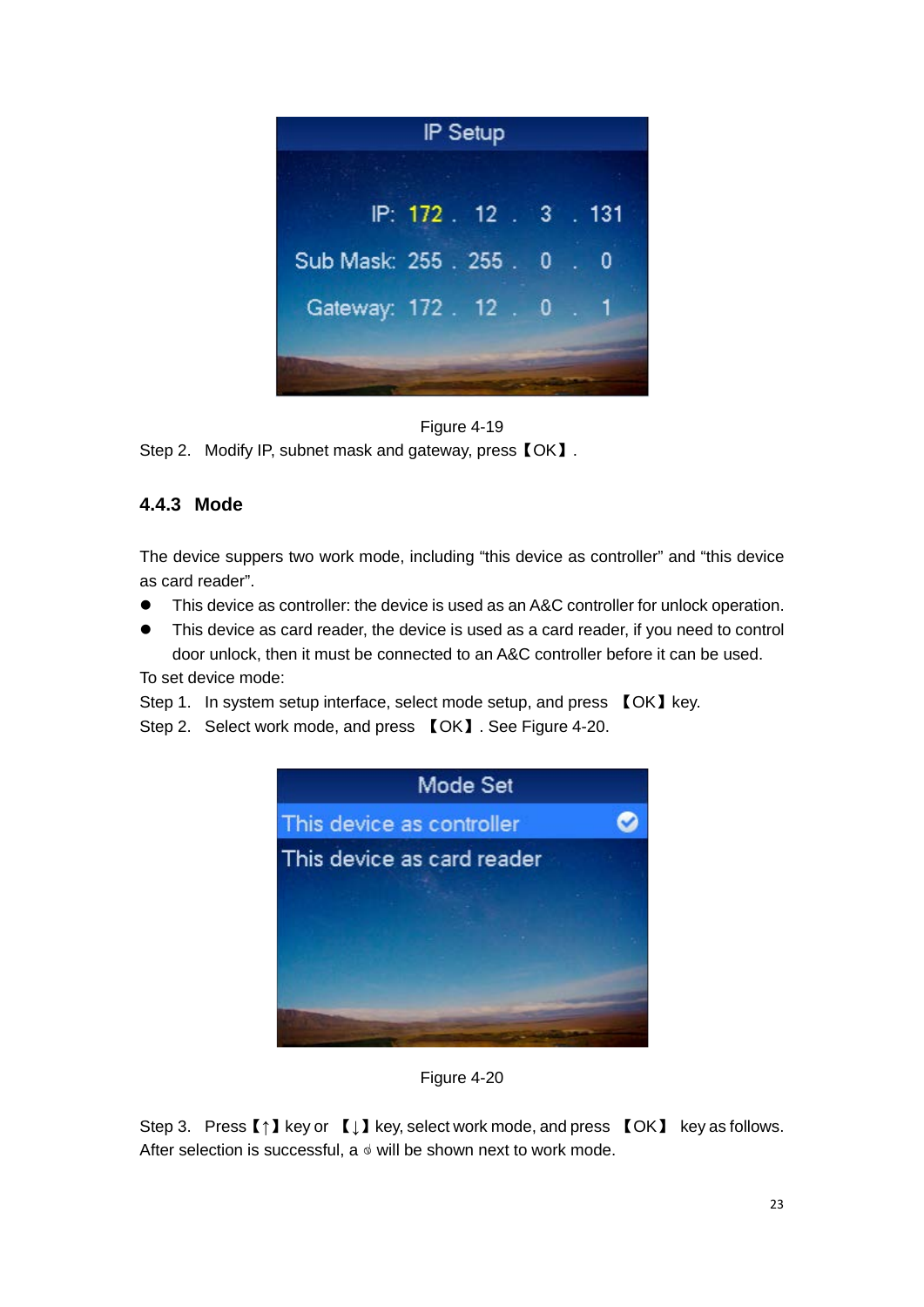## <span id="page-27-0"></span>**4.4.4 Reboot System**

To reboot the system:

- Step 1. In main interface, and press  $IOK$ .
- Step 2. Select Reboot and press 【OK】.System asks if to reboot or not.
- Step 3. Select YES, and press 【OK】key to reboot.

## <span id="page-27-1"></span>**4.4.5 USB Upgrade**

- Step 1. Rename upgrade file as "AutoUpDate.bin" and save it in USB root directory, insert USB into device.
- Step 2. In homepage, select Setting, click OK.
- Step 3. Select USB Upgrade, click OK. See [Figure 4-21.](#page-27-4)





<span id="page-27-4"></span>Step 4. Via 【↑】 and 【↓】 key, select Yes, and click OK. System starts to upgrade, and it will reboot auto when upgrade is complete.

# <span id="page-27-2"></span>**4.5 System Info**

<span id="page-27-3"></span>You can view device card swiping info, alarm info and local info.

## **4.5.1 Unlock Record**

To view card swiping record:

- Step 1. In homepage, select system info, and press [OK] key.
- Step 2. Select unlock record, and press 【OK】key. See [Figure 4-21.](#page-28-1)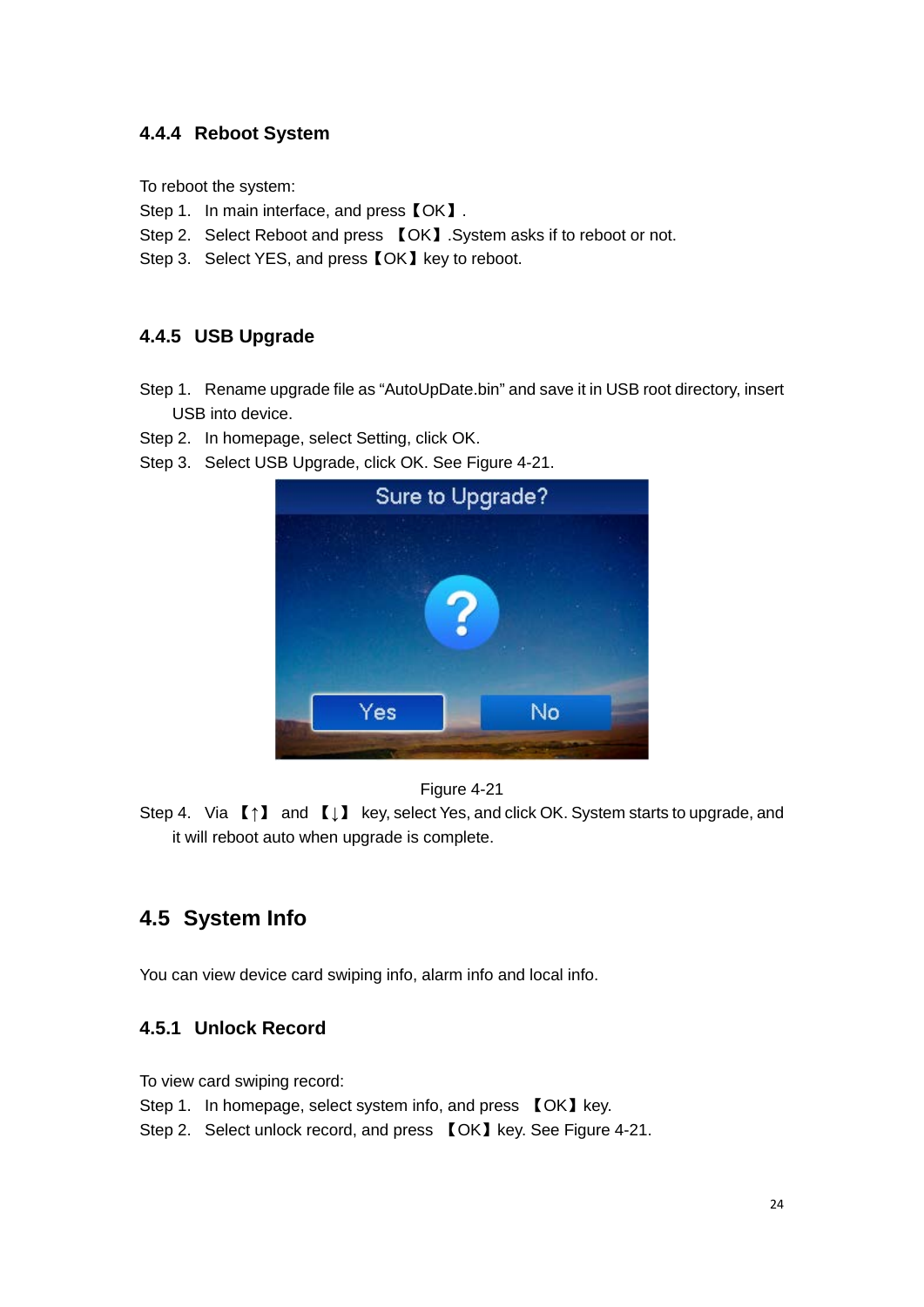

Figure 4-22

<span id="page-28-1"></span>Step 3. Press 【↑】key or 【↓】key, select view method.

- View all unlock history. Select View all unlock records, and click OK. You can view unlock record info, including time, card no., mode and status.
- View record by period.
	- 1. Select View record by period, and click OK. See [Figure 4-23.](#page-28-2)

|            | View records by period |  |
|------------|------------------------|--|
| Start time | $2017 - 03 - 29$       |  |
| End time   | $2017 - 03 -$<br>29    |  |
|            |                        |  |
|            |                        |  |



<span id="page-28-2"></span>2. Enter start time and end time, and click OK. It shows corresponding unlock record info. Note:

Max 150,000 records can be shown.

#### <span id="page-28-0"></span>**4.5.2 Alarm History**

To view alarm history:

Step 1. In system info interface, select alarm history, and press [OK] key.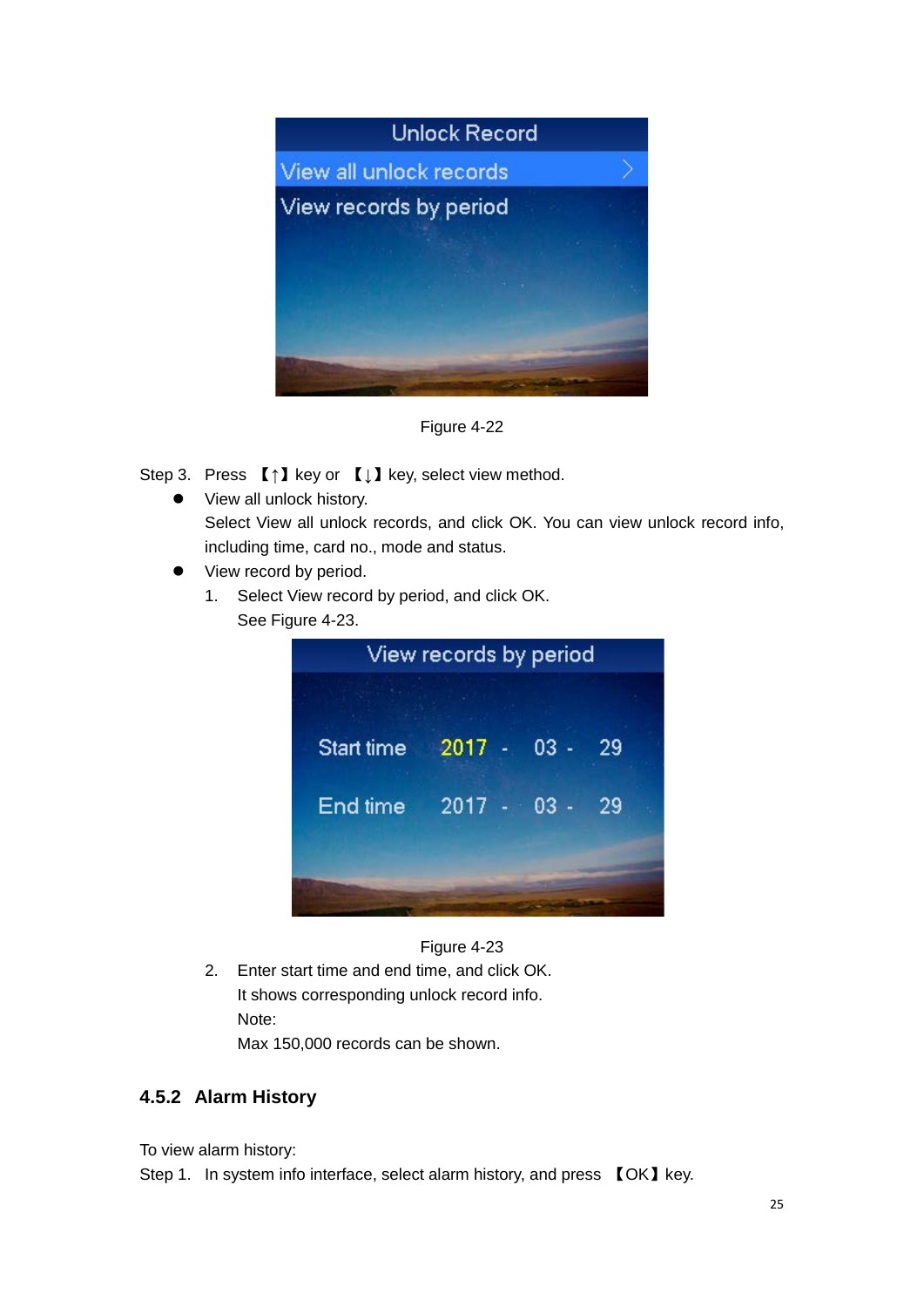#### Step 2. Select alarm record, and press 【OK】, see [Figure 4-22.](#page-29-1)



#### Figure 4-24

<span id="page-29-1"></span>Step 3. Press 【↑】 or 【↓】, select view method.

- View all alarm records Select View all alarm records, and click OK to view alarm type, alarm time and etc.
- View record by period
	- 1. Select View record by period, and click OK. See [Figure 4-25.](#page-29-2)





<span id="page-29-2"></span>2. Enter Start time and End time, click OK. It shows alarm record info in corresponding period.

#### **Note:**

**Max can display 1024 records of history.**

### <span id="page-29-0"></span>**4.5.3 Local Info**

To view local info:

Step 1. In homepage, select local info, and press  $IOK]$  key.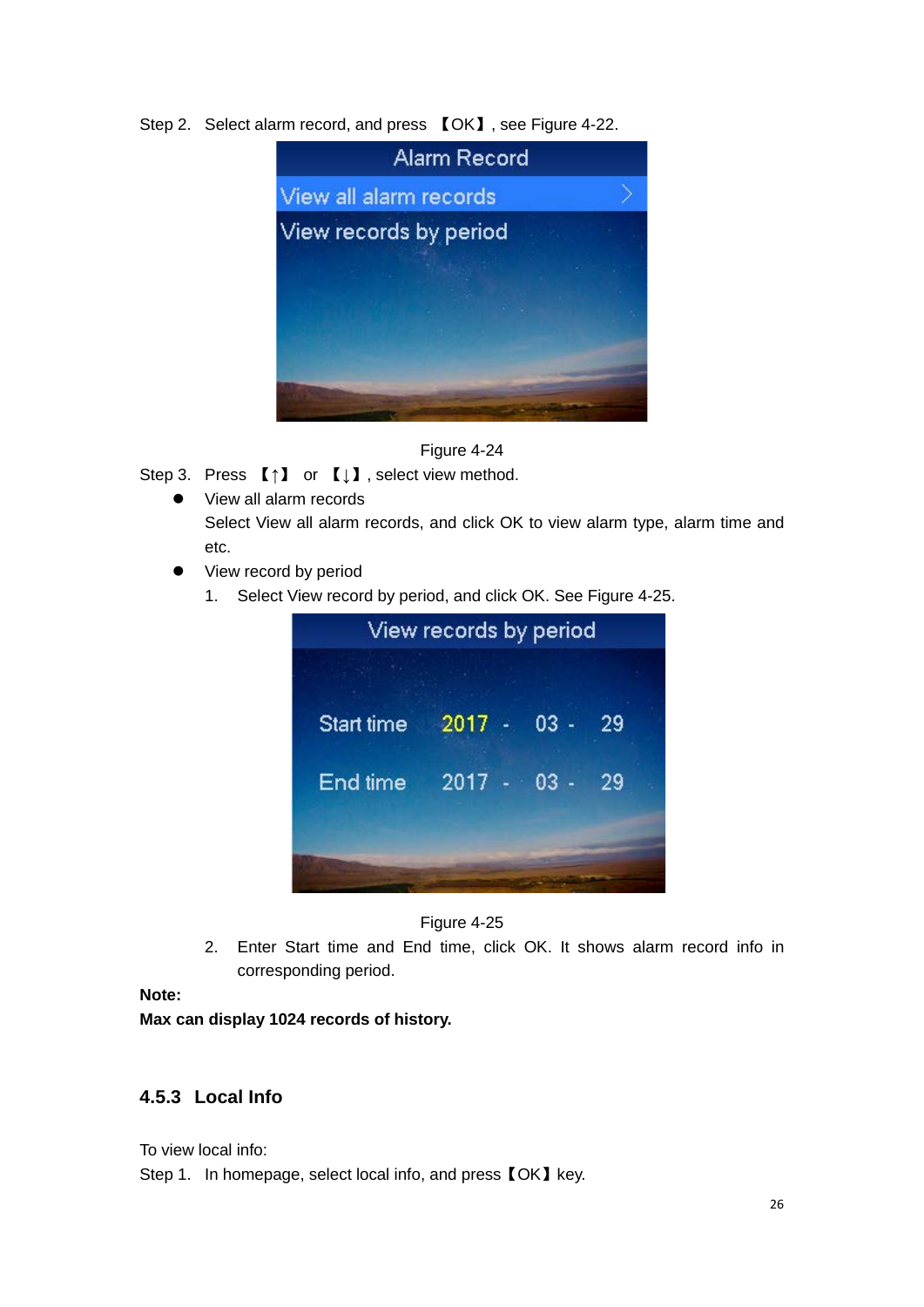Step 2. Select Local Info, and press【OK】. See [Figure 4-23.](#page-30-1)



#### Figure 4-26

<span id="page-30-1"></span>You can view version, MAC, IP, Card Quantity, Super Password Quantity, Card History and Alarm History in the shown interface.

Note:

<span id="page-30-0"></span>Figure here is for reference only.

## **4.5.4 USB Export**

You can export unlock record and alarm record to USB disk to import/export config.

- Step 1. In homepage, select Info, and click OK.
- Step 2. Select USB Export, and click OK, see [Figure 4-27.](#page-30-2)



Figure 4-27

<span id="page-30-2"></span>

|           |     | Step 3. Click $[\uparrow]$ or $[\downarrow]$ key to select. |
|-----------|-----|-------------------------------------------------------------|
| Parameter |     | <b>Note</b>                                                 |
| Export    | all | unlock   Select Export all unlock records, and press OK.    |
| records   |     |                                                             |